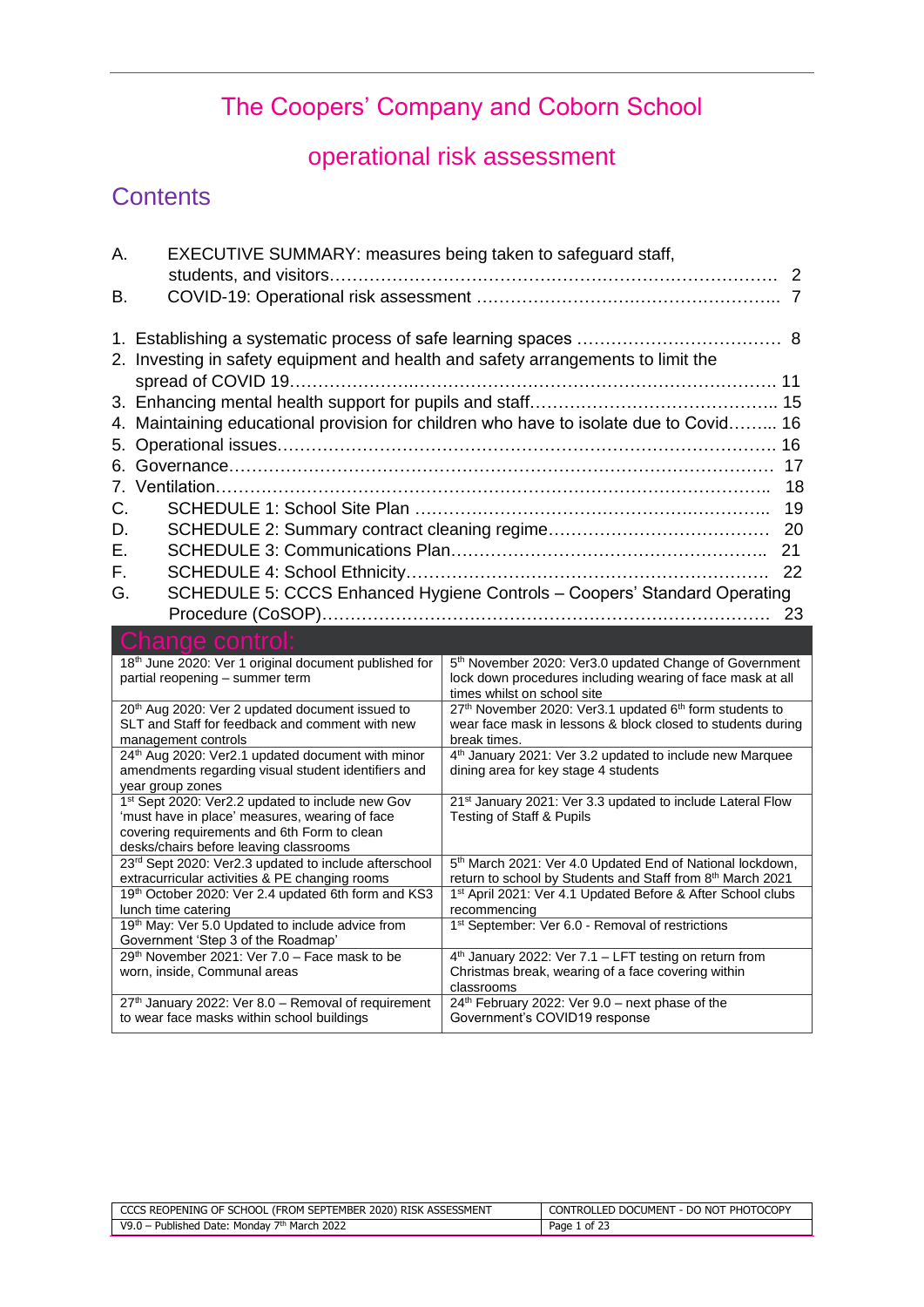# EXECUTIVE SUMMARY: measures being taken to safeguard staff, students, and visitors

#### **Overview:**

On 21 February the Prime Minister set out the next phase of the Government's COVID19 response. COVID-19 continues to be a virus that we learn to live with and the imperative to reduce the disruption to children and young people's education remains.

Our priority is to deliver face-to-face, high-quality education to all our pupils. The evidence is clear that being out of education causes significant harm to educational attainment, life chances and mental and physical health.

#### **Changes to the previous version**

Changes to the guidance since its 21 February 2022 publication include:

- Update to Tracing close contacts and isolation section to reflect new public health guidance from 24 February
- Update to When an individual develops COVID-19 symptoms or has a positive test section to reflect new public health guidance from 24 February

#### **Tracing close contacts and isolation**

Public health advice for People with COVID-19 and their contacts changed from 24 February. Contacts are no longer required to self-isolate or advised to take daily tests, and contact tracing has ended.

#### **Face coverings**

Face coverings are no longer advised for pupils, staff and visitors in classrooms or communal areas.

Staff and pupils should follow wider advice on face coverings outside of school, including on transport to and from school

#### **Control measures**

We will:

- 1. Ensure good hygiene for everyone.
- 2. Maintain appropriate cleaning regimes.
- 3. Keep occupied spaces well ventilated.

4. Follow public health advice on testing, self-isolation and managing confirmed cases of COVID-19.

| CCCS REOPENING OF SCHOOL (FROM SEPTEMBER 2020) RISK ASSESSMENT | CONTROLLED DOCUMENT - DO NOT PHOTOCOPY |
|----------------------------------------------------------------|----------------------------------------|
| V9.0 - Published Date: Monday 7th March 2022                   | Page 2 of 23                           |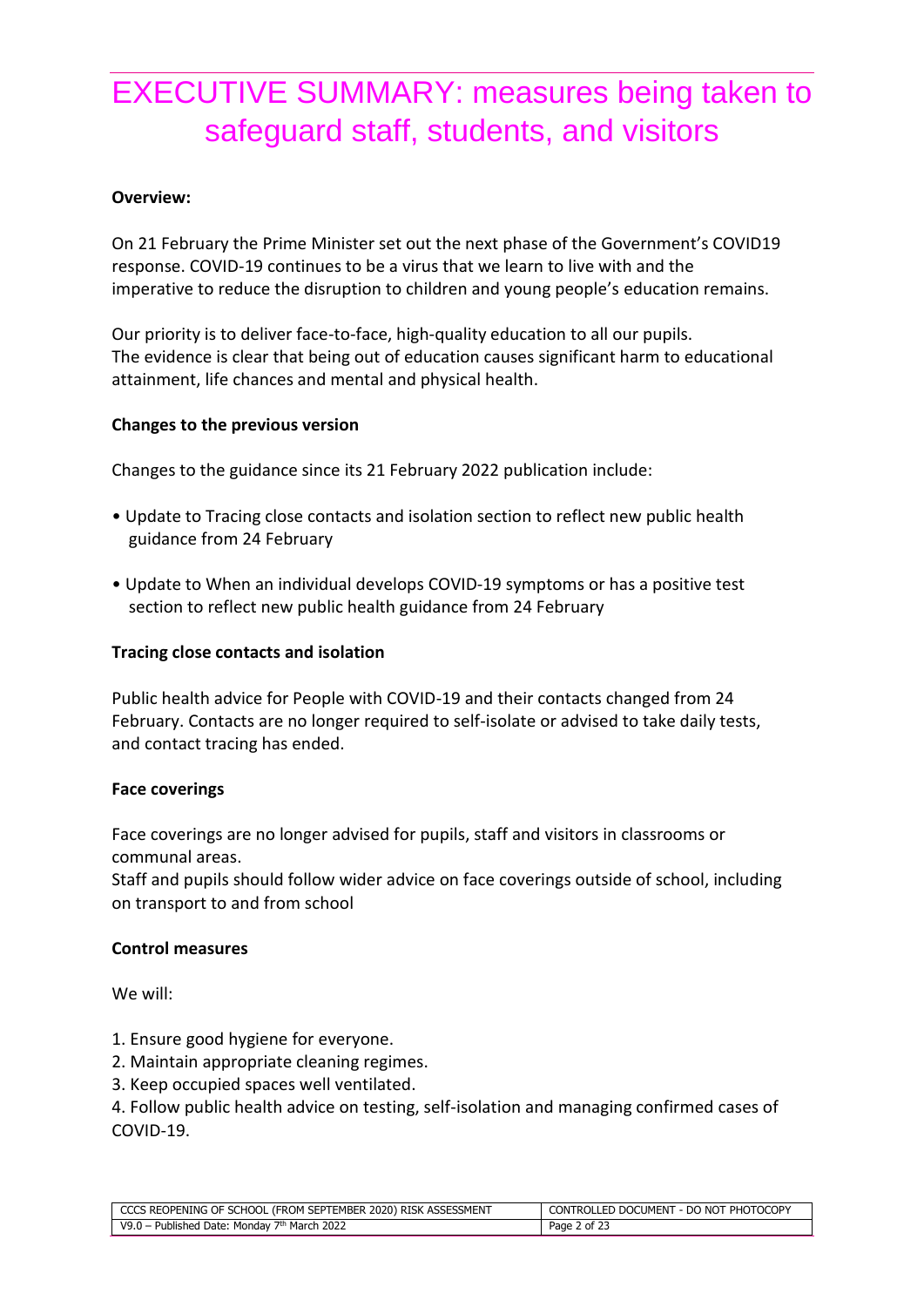#### **Respiratory hygiene**

The 'catch it, bin it, kill it' approach continues to be very important. Use of personal protective equipment (PPE) in schools will not require PPE beyond what they would normally need for their work.

#### **Maintain appropriate cleaning regimes, using standard products such as detergents**

We are put in place and maintain an appropriate cleaning schedule. This should include regular cleaning of areas and equipment, with a particular focus on frequently touched surfaces

#### **Keep occupied spaces well ventilated**

When our school is in operation, it is important to ensure it is well ventilated and that a comfortable teaching environment is maintained.

We will identify any poorly ventilated spaces as part of your risk assessment and take steps to improve fresh air flow in these areas.

Where mechanical ventilation systems exist, we will ensure that they are maintained in accordance with the manufacturers' recommendations.

Opening external windows can improve natural ventilation, and in addition, opening internal doors can also assist with creating a throughput of air.

If necessary, external opening doors may also be used (if they are not fire doors and where safe to do so). You should balance the need for increased ventilation while maintaining a comfortable temperature.

CO2 monitors have been provided and placed in most teaching spaces, so staff can quickly identify where ventilation needs to be improved

#### **Follow public health advice on testing, self-isolation and managing confirmed cases of COVID-19**

When an individual develops COVID-19 symptoms or has a positive test Pupils, staff and other adults should follow guidance on People with COVID-19 and their contacts if they have COVID-19 symptoms.

Pupils and staff should return to school as soon as they can, in line with guidance for People with COVID-19 and their contacts.

**[https://www.gov.uk/government/publications/covid-19-people-with-covid-19-and-their](https://www.gov.uk/government/publications/covid-19-people-with-covid-19-and-their-contacts/covid-19-people-with-covid-19-and-their-contacts)[contacts/covid-19-people-with-covid-19-and-their-contacts](https://www.gov.uk/government/publications/covid-19-people-with-covid-19-and-their-contacts/covid-19-people-with-covid-19-and-their-contacts)**

| CCCS REOPENING OF SCHOOL (FROM SEPTEMBER 2020) RISK ASSESSMENT | CONTROLLED DOCUMENT - DO NOT PHOTOCOPY |
|----------------------------------------------------------------|----------------------------------------|
| V9.0 – Published Date: Mondav $7th$ March 2022                 | Page 3 of 23                           |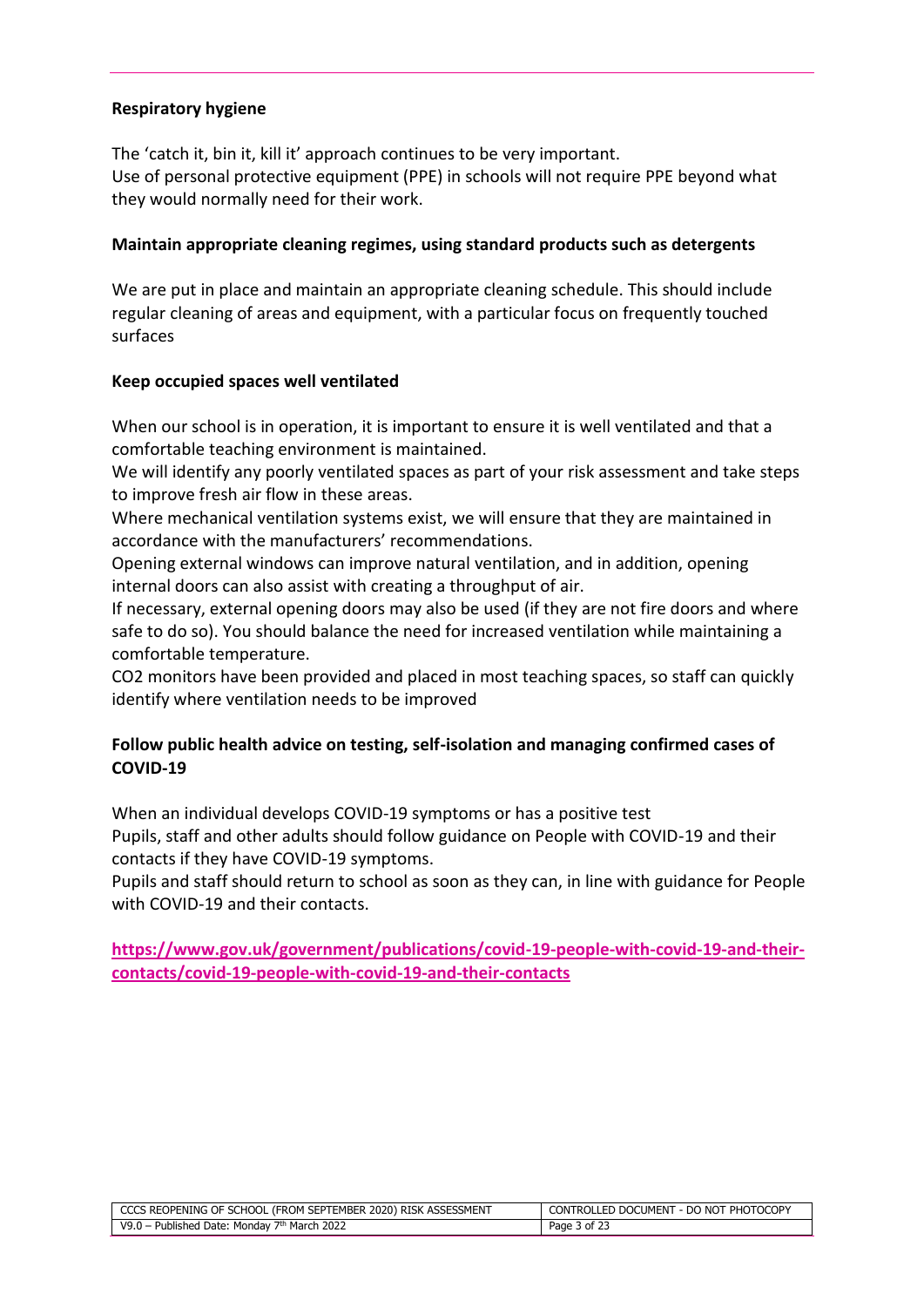#### **Asymptomatic testing**

From 21 February, staff and pupils in mainstream secondary schools will not be expected to continue taking part in regular asymptomatic testing and should follow asymptomatic testing advice for the general population.

Further information is available in the NHS get tested for COVID-19) guidance. In the event of an outbreak, our school may also be advised by their local health team or director of public health to undertake testing for staff and students of secondary age and above for a period of time.

#### **<https://www.nhs.uk/conditions/coronavirus-covid-19/testing/get-tested-for-coronavirus/>**

#### **Welcoming children back to school**

In most cases, parents and carers will agree that a pupil with the key symptoms of COVID-19 should not attend our school, given the potential risk to others.

If a parent or carer insists on a pupil attending school where they have a confirmed or suspected case of COVID-19, we can take the decision to refuse the pupil if, our reasonable judgement, it is necessary to protect other pupils and staff from possible infection with COVID-19.

#### **Attendance**

School attendance is mandatory for all pupils of compulsory school age and it is a priority to ensure that as many children as possible regularly attend school.

#### **Managing risk:**

This risk assessment is based on the current Government guidelines that are in place now. This document will evolve as the Government guidance is updated and national or local lockdown rules relaxed or tightened.

There will never be a no risk scenario in a world where COVID-19 remains present in the community. Just as we do with other types of risk, like driving or cycling to work, we can reduce the risks by working together to manage or control the environments we live and work in. The factors we need to work together on are:

• Our personal and local environmental hygiene and reducing transference.

The system of controls identified through this risk assessment relate to two groups of control actions: "prevention" and; "response to any infection".

The Governors and school leadership cannot guarantee that any staff, students, visitors or contractors travelling to and from school or attending the site may not become infected at some point, but we have put in place specific control measures, support and communications that enhance our joint abilities to manage the potential risks within our school environment. This risk assessment document addresses the concerns that have been raised by Governors, Staff and Unions, and identifies the operational risks and appropriate

| CCCS REOPENING OF SCHOOL (FROM SEPTEMBER 2020) RISK ASSESSMENT | CONTROLLED DOCUMENT - DO NOT PHOTOCOPY |
|----------------------------------------------------------------|----------------------------------------|
| - Published Date: Mondav 7th March 2022<br>$V9.0 -$ .          | Page 4 of 23                           |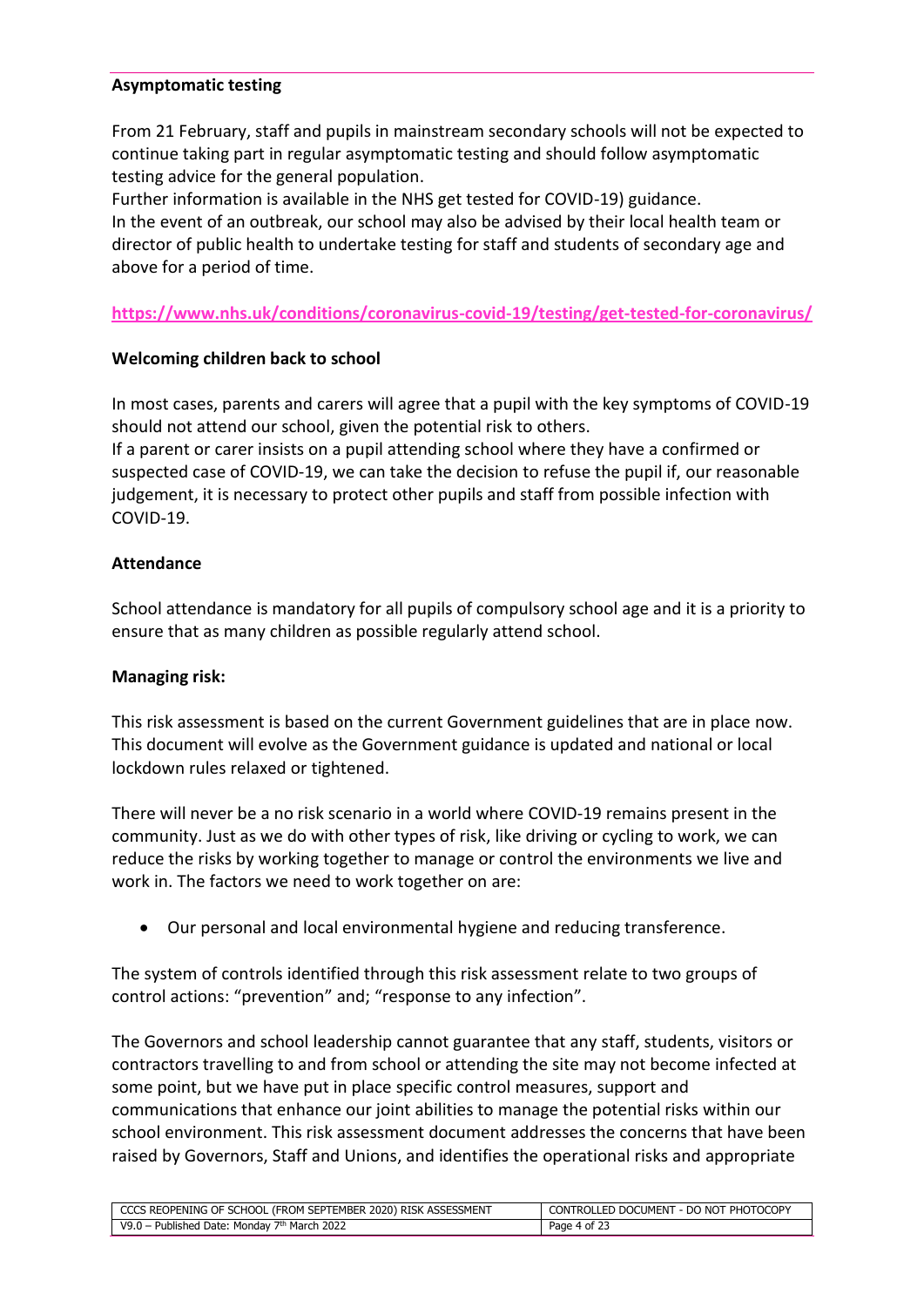steps we have undertaken to introduce control measures and reduce these risks in the school environment. The school's staff and student population ethnicity has been considered when assessing any potential risks of attending the school setting and in keeping with the Equalities Act and Public Sector Equality Duty. Where individual staff or students have specific needs, these will be able to be met.

#### **The school has been able to address the Government's** *prevention* **control measures:**

We have carefully considered how we can implement measures to effectively achieve all the updated government guidance and *prevention* controls for the reopening of school.

- 1) Minimise contact with individuals who are required to self-isolate by ensuring they do not attend the setting.
- 2) Ensure everyone is recommended to clean their hands thoroughly and more often than usual.
- 3) Ensure good respiratory hygiene by promoting the 'catch it, bin it, kill it' approach.
- 4) Maintain enhanced cleaning, including cleaning frequently touched surfaces often using standard products, such as detergents.
- 5) Keep occupied spaces well ventilated.
- 6) Ensure individuals wear the appropriate personal protective equipment (PPE) where necessary.
- 7) Informing Parents that only in exceptional circumstances or for pre-arranged appointments are they permitted to come onto site during the School day.

#### **Investing in safety equipment and health and safety arrangements:**

A key area that we can control is our personal and environmental hygiene and we have invested in additional hand sanitisation dispensers and resources throughout the school. Sanitisation stations have been installed on the main pedestrian gates to allow students, staff members & visitors to sanitise their hands prior to coming on the school site. Additional sanitation dispenser units located at the visitor entrance doors, main reception and throughout the school will ensure all staff and visitors can frequently fulfil this basic hand hygiene requirement. In addition, every classroom will be fitted with a sanitiser dispenser and a localised hygiene pack for the teacher to manage. It should become 2<sup>nd</sup> nature for everyone to maintain their personal hygiene and hand cleanliness throughout the day and each time they move around the building.

We recognise that the wearing of face masks and disposable gloves for general classroom work is a personal choice, we will maintain supplies of face coverings, reusable face shields and disposable gloves for staff who elect or need to wear these, so long as they can demonstrate they can use them correctly and agree to dispose of or clean them as advised.

**Please Note:** The latest Government advice stats that good ventilation must be present in your working area be it a classroom or office windows must be open to allow good air flow with fresh supplies of CO2 into the room, staff and students are also encourage to sanitise their hands regularly. Social distancing is no longer required.

| CCCS REOPENING OF SCHOOL (FROM SEPTEMBER 2020) RISK ASSESSMENT | CONTROLLED DOCUMENT - DO NOT PHOTOCOPY |
|----------------------------------------------------------------|----------------------------------------|
| V9.0 – Published Date: Monday $7th$ March 2022                 | Page 5 of 23                           |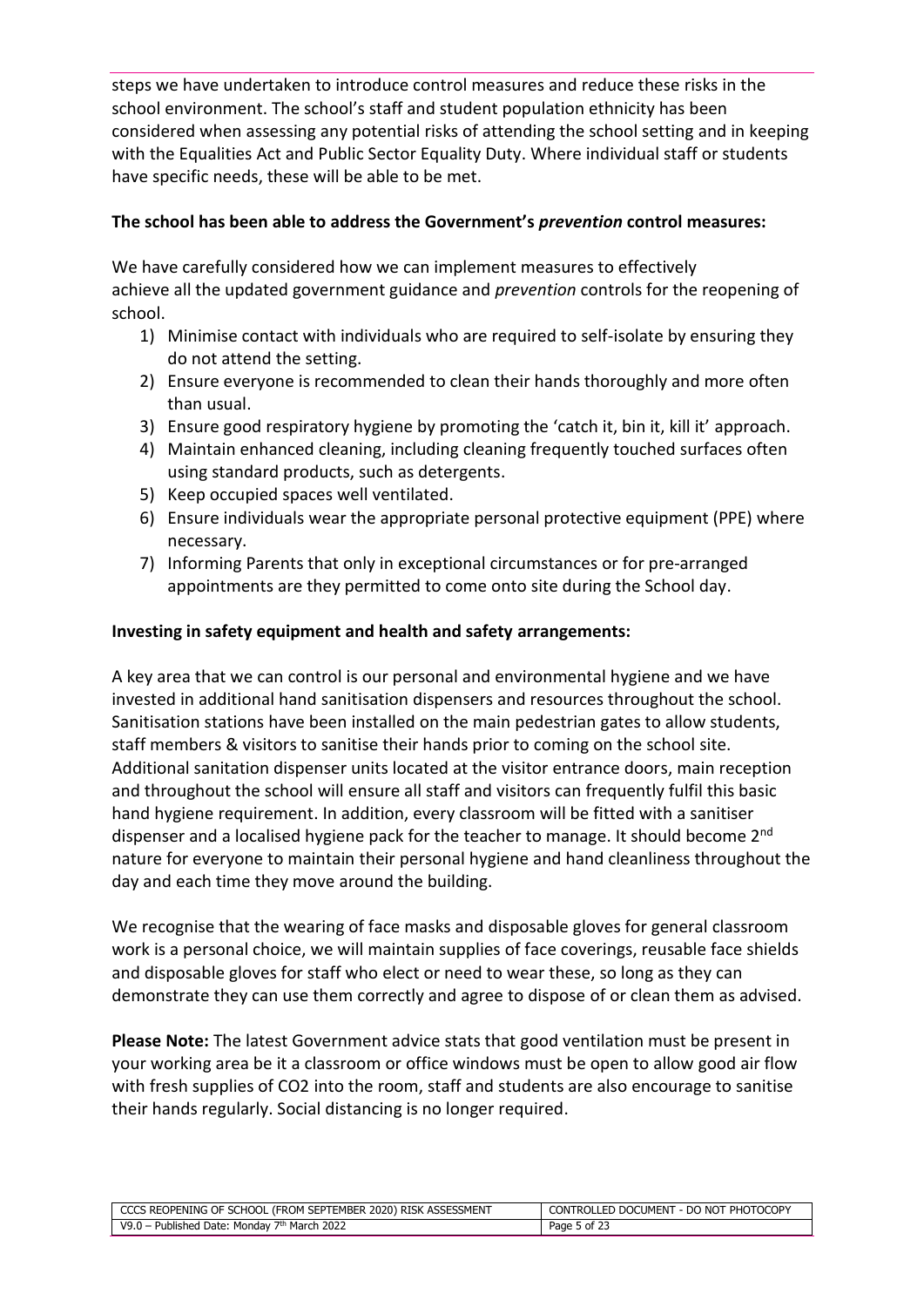#### **Mental health support for pupils and staff:**

We already have established support services for both students and staff. All parents and students who are concerned should contact our Designated Safeguarding Officer Team or the headteacher. Local arrangements have been in place with staff to support their individual needs and will continue to do this throughout this phase. All staff have access to the confidential support and resources that are communicated to them regularly and are available from the HR.

#### **Operational issues**:

Key operational and strategic management tasks have been undertaken to actively reduce the potential risks around the school. We have changed the layouts of some classrooms so all desks face forwards and other spaces in the school.

Staffroom and work areas still have some restrictions within them to reduce the large numbers of adults congregating in a relatively small space, screens have been installed in all these areas with desks moved to other areas within the location to reduce capacity, maximum occupancy numbers have been displayed on entrance areas to offices and toilets, this numbers must be adhered to.

#### **Catering service:**

We have the flexibility to be able to offer a break & lunch service not only in the lower school canteen &  $6<sup>th</sup>$  from canteen but also the catering pod, a rota has been introduced ensuring that large numbers are reduced especially within the lower school dining room.

| CCCS REOPENING OF SCHOOL (FROM SEPTEMBER 2020) RISK ASSESSMENT | CONTROLLED DOCUMENT - DO NOT PHOTOCOPY |
|----------------------------------------------------------------|----------------------------------------|
| V9.0 – Published Date: Monday $7th$ March 2022                 | Page 6 of 23                           |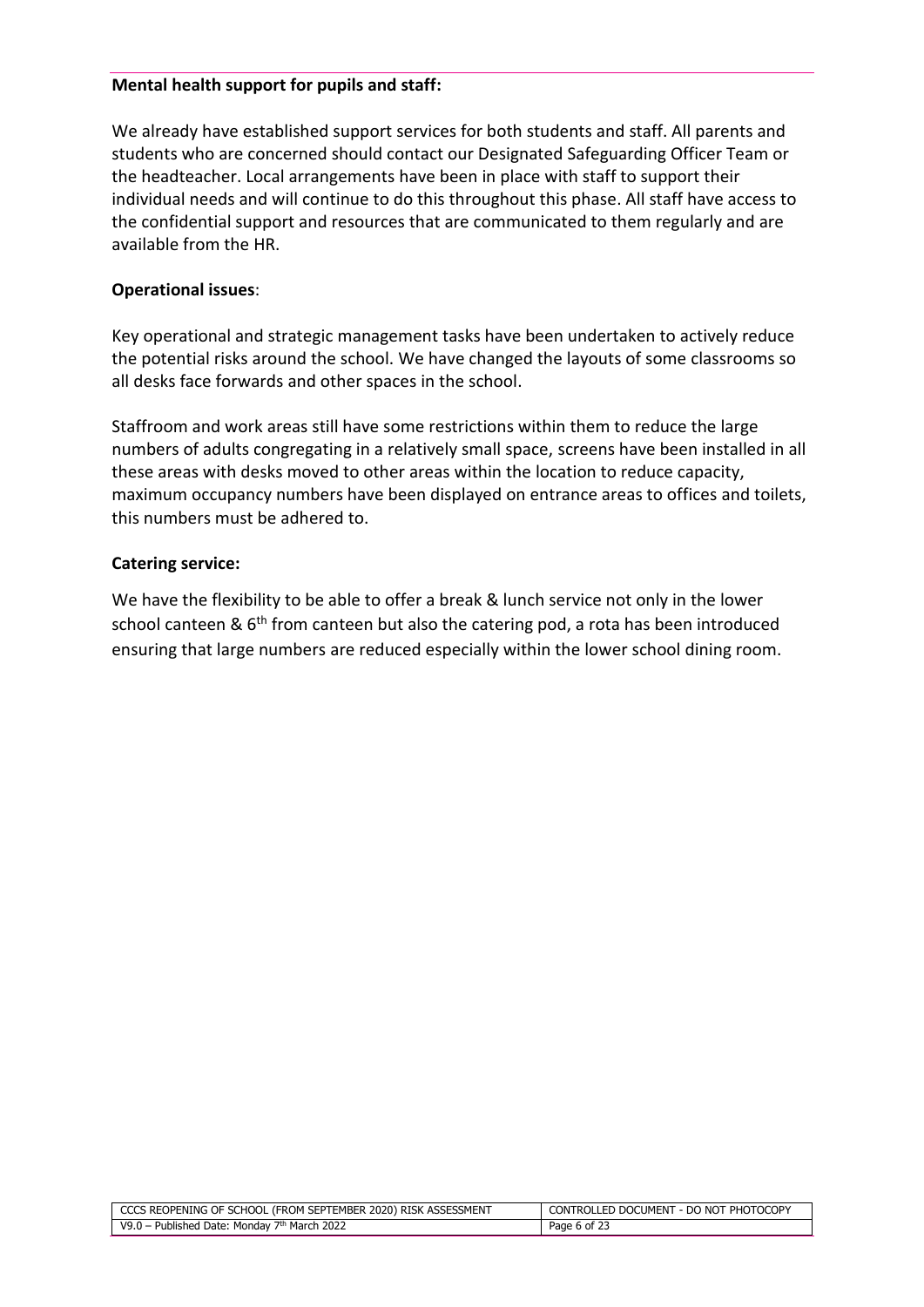## A.COVID-19: Operational risk assessment for school reopening

Please note: this risk assessment should be undertaken in conjunction with the guidance on school reopening issued by the Department for Education on:

[Guidance for full opening: schools](https://www.gov.uk/government/publications/actions-for-schools-during-the-coronavirus-outbreak/guidance-for-full-opening-schools)

| Assessment<br>conducted by: | Sue Hay<br>Lee Hanford                  | Job title:                                                                                                                                                                               | Headteacher<br>Head of Site & Services | Covered by this<br>assessment | Staff, pupils, contractors,<br>visitors, volunteers |
|-----------------------------|-----------------------------------------|------------------------------------------------------------------------------------------------------------------------------------------------------------------------------------------|----------------------------------------|-------------------------------|-----------------------------------------------------|
| Date of<br>assessment:      | 1 <sup>st</sup> September 2021          | Review<br>interval:                                                                                                                                                                      | Senior Leadership Team                 | Date of next<br>review:       | 1 <sup>st</sup> January 2022                        |
|                             |                                         |                                                                                                                                                                                          | <b>Related documents</b>               |                               |                                                     |
|                             | <b>Trust/Local Authority documents:</b> |                                                                                                                                                                                          | <b>Government guidance:</b>            |                               |                                                     |
|                             |                                         | COVID-19: cleaning in non-healthcare settings<br>The government national guidelines<br>Safe working in education guidance<br>Guidance for households with possible coronavirus infection |                                        |                               |                                                     |

#### **Risk matrix**

| Risk rating                                                |                                                                  | Likelihood of occurrence |                 |        |  |
|------------------------------------------------------------|------------------------------------------------------------------|--------------------------|-----------------|--------|--|
| High $(H)$ , Medium $(M)$ , Low $(L)$                      |                                                                  | <b>Probable</b>          | <b>Possible</b> | Remote |  |
| Major: (Causes major physical injury, harm or ill-health). |                                                                  |                          |                 |        |  |
| <b>Likely</b><br>impact                                    | Severe: (Causes physical injury or illness requiring first aid). |                          |                 |        |  |
|                                                            | <b>Minor:</b> (Causes physical or emotional discomfort).         |                          |                 |        |  |

| <b>ASSESSMENT</b><br>1 SEPTEMBER 2020)<br>(FROM SEPTE<br>CCCS REOPENING OF SCHOOL<br>) risk | - DO NOT PHOTOCOPY<br><b>CONTROLLED DOCUMENT</b> |
|---------------------------------------------------------------------------------------------|--------------------------------------------------|
| <sup>th</sup> March 2022<br>V9.0 -<br>- Published Date:<br>، Mondav ،                       | Page<br>د of 2'                                  |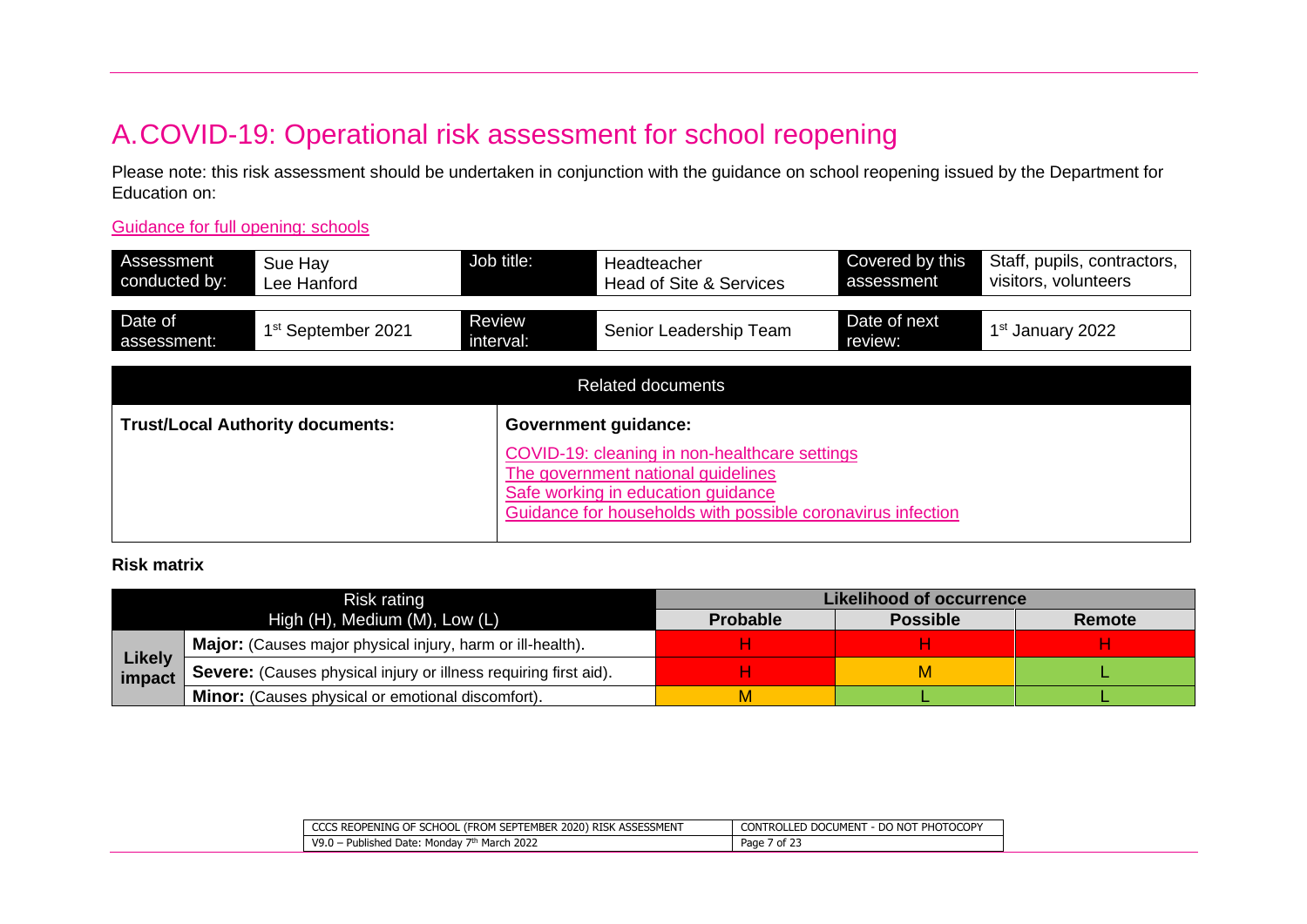| <b>Areas for concern</b>                                                                                                                     | <b>Initial</b><br><b>Risk</b><br>rating<br>(H/M/L) | <b>Control measures</b>                                                                                                                                                                                                                                                                                                                                                                                                                                      | $\ln$<br>place?<br>(Yes/No) | <b>Further action/comments</b>                                                                                                                                                                   | <b>Residu</b><br>al risk<br>rating<br>(H/M/L) |
|----------------------------------------------------------------------------------------------------------------------------------------------|----------------------------------------------------|--------------------------------------------------------------------------------------------------------------------------------------------------------------------------------------------------------------------------------------------------------------------------------------------------------------------------------------------------------------------------------------------------------------------------------------------------------------|-----------------------------|--------------------------------------------------------------------------------------------------------------------------------------------------------------------------------------------------|-----------------------------------------------|
| 1. Establishing a systematic process of safe learning spaces                                                                                 |                                                    |                                                                                                                                                                                                                                                                                                                                                                                                                                                              |                             |                                                                                                                                                                                                  |                                               |
|                                                                                                                                              |                                                    |                                                                                                                                                                                                                                                                                                                                                                                                                                                              |                             |                                                                                                                                                                                                  |                                               |
| 1.1 Organisation of teaching spaces                                                                                                          |                                                    |                                                                                                                                                                                                                                                                                                                                                                                                                                                              |                             |                                                                                                                                                                                                  |                                               |
| <b>Classrooms</b>                                                                                                                            | н                                                  | • Where possible all classroom desks face the front of the class and<br>not in setup in groups<br>• All classrooms will be equipped with fixed sanitiser dispensers to<br>ensure that every time anyone enters the room, they will sanitise<br>their hands.                                                                                                                                                                                                  | <b>YES</b>                  |                                                                                                                                                                                                  |                                               |
| 1.2 Availability of staff and class sizes                                                                                                    |                                                    |                                                                                                                                                                                                                                                                                                                                                                                                                                                              |                             |                                                                                                                                                                                                  |                                               |
| The number of staff who are<br>available is lower than that<br>required to teach classes in<br>school and operate effective<br>home learning | н                                                  | • The health status and availability of every member of staff is known<br>and is regularly updated so that deployment can be planned.<br>Full use is made of those staff who are self-isolating or shielding but<br>who are well enough to teach or develop online resources working<br>from home.<br>Flexible and responsive use of teachers, teaching assistants, cover<br>staff and exam invigilation staff to assist supervising classes is in<br>place. | <b>YES</b>                  |                                                                                                                                                                                                  |                                               |
| 1.3 Curriculum organisation                                                                                                                  |                                                    |                                                                                                                                                                                                                                                                                                                                                                                                                                                              |                             |                                                                                                                                                                                                  |                                               |
| Pupils will have fallen behind<br>in their learning during<br>potential isolation<br>achievement gaps will have<br>widened                   | н                                                  | • Gaps in learning are assessed and addressed in teachers' planning.<br>• Home and remote learning is continuing and is calibrated to<br>complement in-school learning and address daps identified.<br>Exam syllabi are being covered.<br>Plans for assessing required intervention are in place and those<br>pupils who have fallen behind in their learning will be given all the<br>support required to catch back up.                                    | <b>YES</b>                  | Teaching staff and SLT will be<br>assessing the learning gaps in<br>the first few weeks of term to<br>identify the needs and then<br>establish an appropriate plan for<br>each group of students |                                               |

| CCCS REOPENING OF SCHOOL (FROM SEPTEMBER 2020) RISK ASSESSMENT  | <b>i</b> - DO NOT PHOTOCOPY<br><b>CONTROLLED DOCUMENT</b> |
|-----------------------------------------------------------------|-----------------------------------------------------------|
| 1 - Published Date: Monday 7 <sup>th</sup> March 2022<br>V9.0 - | Page 8 of $\angle$                                        |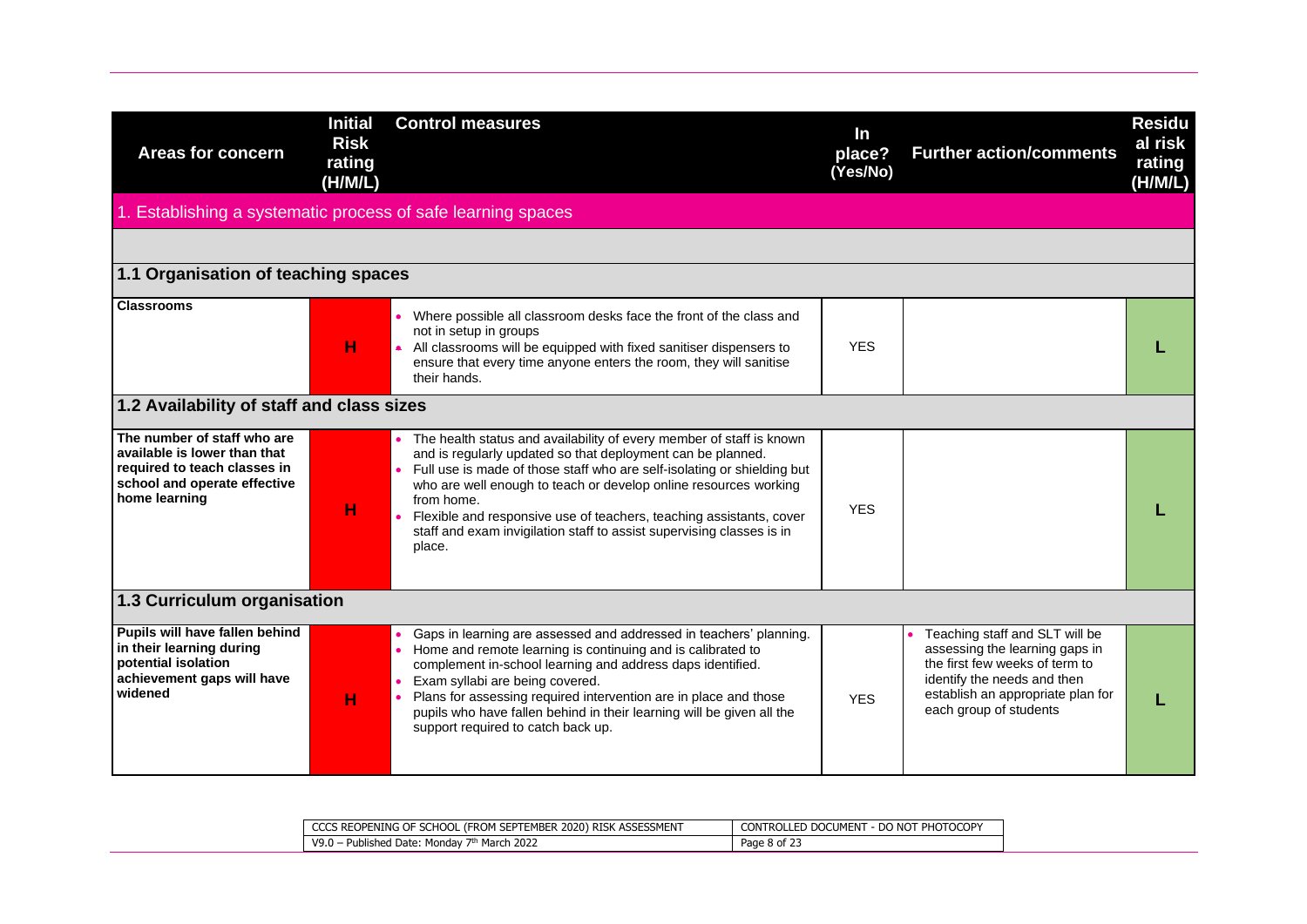| <b>Areas for concern</b><br><b>1.4 Staff workspaces</b>                                                                                                                                                                                        | <b>Initial</b><br><b>Risk</b><br>rating<br>(H/M/L) | <b>Control measures</b>                                                                                                                                                                                                                                                                                                                                                                                                                                                                                                                                                                                                                                                                                 | In<br>place?<br>(Yes/No) | <b>Further action/comments</b> | <b>Residu</b><br>al risk<br>rating<br>(H/M/L) |
|------------------------------------------------------------------------------------------------------------------------------------------------------------------------------------------------------------------------------------------------|----------------------------------------------------|---------------------------------------------------------------------------------------------------------------------------------------------------------------------------------------------------------------------------------------------------------------------------------------------------------------------------------------------------------------------------------------------------------------------------------------------------------------------------------------------------------------------------------------------------------------------------------------------------------------------------------------------------------------------------------------------------------|--------------------------|--------------------------------|-----------------------------------------------|
| Staff rooms and offices are<br>not well ventilated and a<br>clean hands approach<br>recommended                                                                                                                                                | н                                                  | Windows in locations shared by more than one person must be open<br>to allow adequate ventilation<br>Staff are able to sanitise their hands upon entry to the staff room and<br>before using any tea/coffee making or kitchenette facilities and<br>sanitise again after using such facilities.<br>Staff have been briefed on the use of these rooms.                                                                                                                                                                                                                                                                                                                                                   | <b>YES</b>               |                                |                                               |
| 1.5 Managing the school lifecycle                                                                                                                                                                                                              |                                                    |                                                                                                                                                                                                                                                                                                                                                                                                                                                                                                                                                                                                                                                                                                         |                          |                                |                                               |
| Pupils preparing for moving<br>on to the next phase in their<br>education do not feel<br>prepared for the transition<br>(e.g., Yr12 transition to Yr13,<br>Yr10 transition to Yr11 and<br>new Yr7 students transition<br>to secondary school). | н                                                  | Additional wellbeing and learning support activities will be provided<br>for all transition groups to support their preparations.<br>There is regular and effective liaison with the destination institutions<br>(e.g., secondary schools, post-16 providers, universities,<br>apprenticeship providers) to assist with pupils' transition.<br>Regular communications with the parents of incoming pupils are in<br>place, including letters, newsletters and online broadcasts.<br>Virtual tours of the school are available for parents and pupils.<br>Online Transition and induction guides for pupils and parents are<br>published.<br>• Virtual School open evening resources are being developed | <b>YES</b>               |                                |                                               |
| 1.6 Governance and policy                                                                                                                                                                                                                      |                                                    |                                                                                                                                                                                                                                                                                                                                                                                                                                                                                                                                                                                                                                                                                                         |                          |                                |                                               |
| Governors are not fully<br>informed or involved in<br>making key decisions                                                                                                                                                                     | н                                                  | Online conference meetings are held regularly with governors.<br>Governing bodies are involved in key decisions, strategies and have<br>offered their full support.<br>• Governors are briefed regularly on the latest government guidance<br>and its implications for the school.<br>Governors are able to attend the school when virtual or web-based<br>meetings are deemed non-effective for a specific task (e.g., H&S<br>inspection or audit works)                                                                                                                                                                                                                                               | <b>YES</b>               |                                |                                               |

| CCCS REOPENING OF SCHOOL (FROM SEPTEMBER 2020) RISK ASSESSMENT    | f - Do Not Photocopy<br><b>CONTROLLED DOCUMENT</b> |
|-------------------------------------------------------------------|----------------------------------------------------|
| 17 <sup>th</sup> March 202∠<br>$V9.0 -$<br>Published Date: Monday | Page 9 of 23                                       |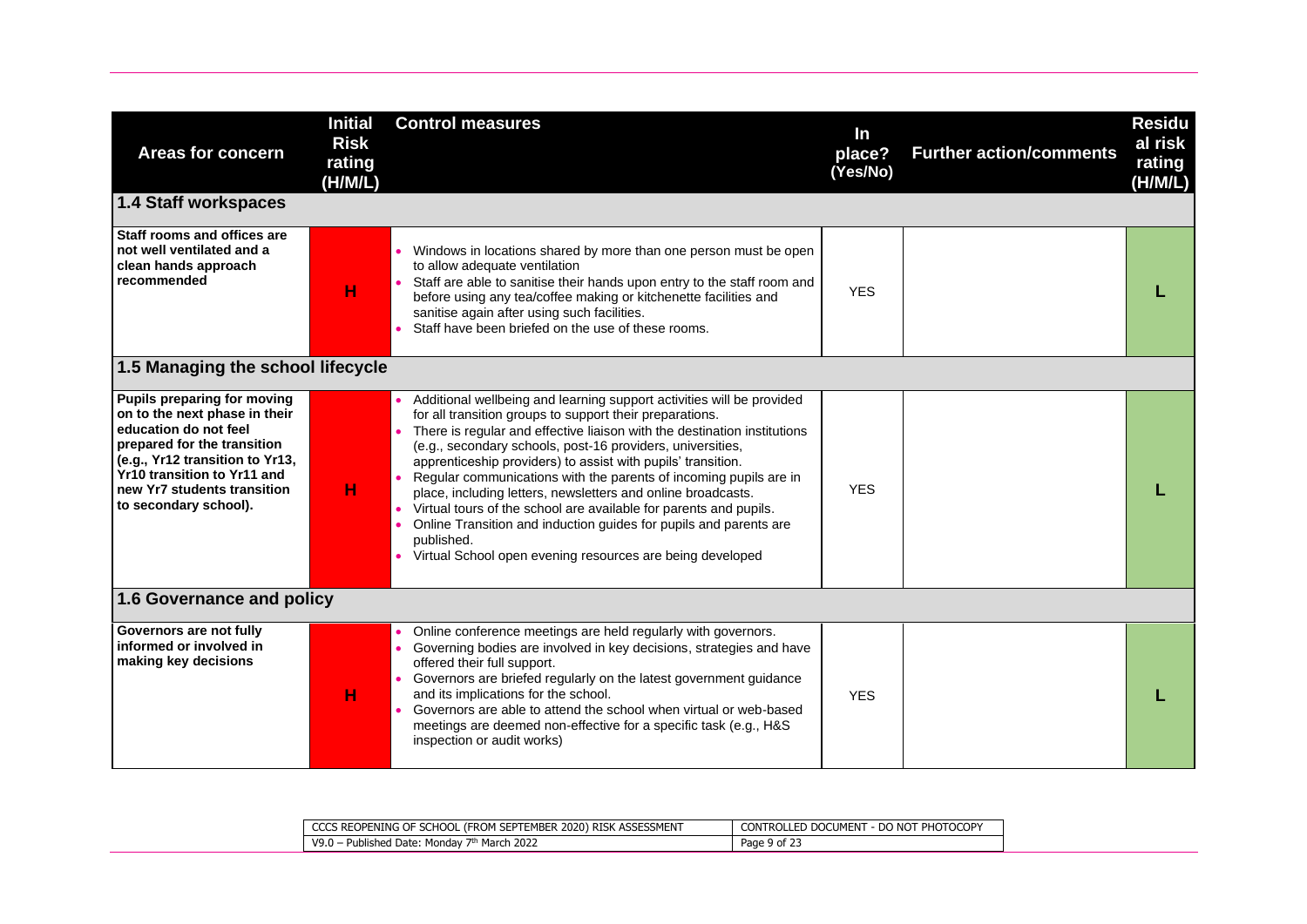| <b>Areas for concern</b>                                                                                                                                | <b>Initial</b><br><b>Risk</b><br>rating<br>(H/M/L) | <b>Control measures</b>                                                                                                                                                                                                                                                                                                                                                                                                                                                                                                                                                                                                                                                      | In<br>place?<br>(Yes/No) | <b>Further action/comments</b>                                                                                                                                                                                                                                            | <b>Residu</b><br>al risk<br>rating<br>(H/M/L) |
|---------------------------------------------------------------------------------------------------------------------------------------------------------|----------------------------------------------------|------------------------------------------------------------------------------------------------------------------------------------------------------------------------------------------------------------------------------------------------------------------------------------------------------------------------------------------------------------------------------------------------------------------------------------------------------------------------------------------------------------------------------------------------------------------------------------------------------------------------------------------------------------------------------|--------------------------|---------------------------------------------------------------------------------------------------------------------------------------------------------------------------------------------------------------------------------------------------------------------------|-----------------------------------------------|
| 1.7 Communication strategy                                                                                                                              |                                                    |                                                                                                                                                                                                                                                                                                                                                                                                                                                                                                                                                                                                                                                                              |                          |                                                                                                                                                                                                                                                                           |                                               |
| Key stakeholders are not fully<br>informed about changes to<br>policies and procedures due<br>to COVID-19, resulting in<br>risks to health.             | M                                                  | • Communications strategies for the following groups are in place:<br><b>Staff</b><br>Pupils<br>Parents<br>Governors/Trustees<br>$\bullet$<br><b>Local Authority</b><br>Professional associations<br>Other partners                                                                                                                                                                                                                                                                                                                                                                                                                                                          | <b>YFS</b>               | Briefing documents will be issued<br>nearer the school reopening date<br>and as part of formal briefing<br>meetings or as required as<br>staff/students return to school                                                                                                  |                                               |
| 1.8 Free school meals                                                                                                                                   |                                                    |                                                                                                                                                                                                                                                                                                                                                                                                                                                                                                                                                                                                                                                                              |                          |                                                                                                                                                                                                                                                                           |                                               |
| Pupils eligible for free school<br>meals do not continue to<br>receive vouchers on the days<br>that they are not in school                              | M                                                  | Pupils eligible for free school meals receive free meals when in<br>school and will continue to receive vouchers/school vouchers for<br>FSM students who are isolating or ill with Covid.<br>We are setup with the national free school meals voucher system<br>should the school be asked to lock-down for any period in the future.                                                                                                                                                                                                                                                                                                                                        | <b>YFS</b>               |                                                                                                                                                                                                                                                                           |                                               |
| 1.9 Risk assessments                                                                                                                                    |                                                    |                                                                                                                                                                                                                                                                                                                                                                                                                                                                                                                                                                                                                                                                              |                          |                                                                                                                                                                                                                                                                           |                                               |
| <b>Risks are not</b><br>comprehensively assessed in<br>every area of the school<br>considering COVID-19,<br>leading to breaches of<br>hygiene guidance. | M                                                  | Risk assessments are updated or undertaken before the school<br>reopens and mitigation strategies are put in place and communicated<br>to staff covering:<br>Staff carrying out specific duties or close contact support<br>with students<br>Students with specific medical or learning needs<br>Different areas of the school that can be used<br>When pupils enter and leave school<br>$\bullet$<br>During movement around school<br>$\bullet$<br>During break and lunch times<br>Managing specialist aspects to enable practical subjects,<br>or where shared equipment use is required, to be taught<br>with a thorough hygiene and cleaning strategy being in<br>place. | <b>YFS</b>               | These arrangements will be<br>monitored and reviewed by SLT<br>periodically and adapted as<br>required.<br>Standard operating procedures<br>(see Appendix H) are being used<br>for communicating operational<br>steps for different classroom or<br>school use scenarios. |                                               |

|                                 | CCCS REOPENING OF SCHOOL (FROM SEPTEMBER 2020) RISK ASSESSMENT | . DO NOT PHOTOCOPY<br><b>CONTROLLED DOCUMENT</b> |
|---------------------------------|----------------------------------------------------------------|--------------------------------------------------|
| V9.0 - Published Date: Monday 7 | March 2022                                                     | $\sim$ $\sim$ $\sim$<br>Page 10 of 2.            |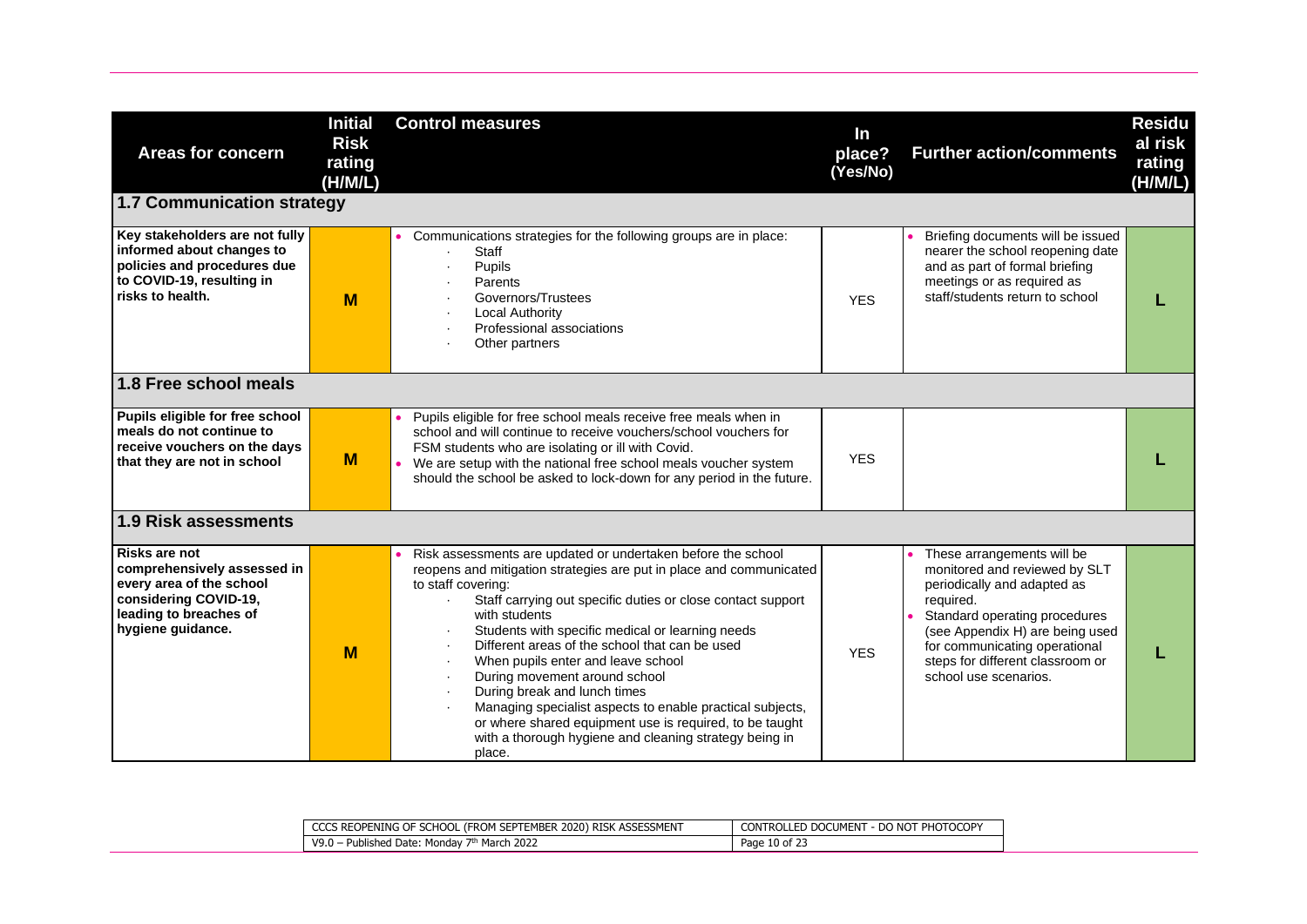| <b>Areas for concern</b>                                                                                                                                    | <b>Initial</b><br><b>Risk</b><br>rating<br>(H/M/L) | <b>Control measures</b>                                                                                                                                                                                                                                                                                                                                                                                                     | In<br>place?<br>(Yes/No) | <b>Further action/comments</b>                                                                                                                                            | <b>Residu</b><br>al risk<br>rating<br>(H/M/L) |
|-------------------------------------------------------------------------------------------------------------------------------------------------------------|----------------------------------------------------|-----------------------------------------------------------------------------------------------------------------------------------------------------------------------------------------------------------------------------------------------------------------------------------------------------------------------------------------------------------------------------------------------------------------------------|--------------------------|---------------------------------------------------------------------------------------------------------------------------------------------------------------------------|-----------------------------------------------|
|                                                                                                                                                             |                                                    | School attendees' ethnicity has been considered when<br>assessing any potential risks of attending the school<br>setting and in keeping with the Equalities Act and Public<br>Sector Equality Duty.<br>All individual staff and students' needs are able to be met.                                                                                                                                                         |                          |                                                                                                                                                                           |                                               |
|                                                                                                                                                             |                                                    | 2. Investing in safety equipment and health and safety arrangements to limit the spread of COVID-19                                                                                                                                                                                                                                                                                                                         |                          |                                                                                                                                                                           |                                               |
| 2.1 Cleaning                                                                                                                                                |                                                    |                                                                                                                                                                                                                                                                                                                                                                                                                             |                          |                                                                                                                                                                           |                                               |
| <b>Cleaning capacity is reduced</b><br>so that an initial deep-clean<br>and ongoing cleaning of<br>surfaces are not undertaken<br>to the standards required | н                                                  | Janitorial cleaning staff carry out a daily clean with their focus on<br>high touch areas e.g. handles, hand rails etc                                                                                                                                                                                                                                                                                                      | <b>YES</b>               | Schedule 2 summarises the<br>additional cleaning tasks and<br>regime.                                                                                                     |                                               |
| 2.2 Hygiene and handwashing                                                                                                                                 |                                                    |                                                                                                                                                                                                                                                                                                                                                                                                                             |                          |                                                                                                                                                                           |                                               |
| Inadequate supplies of soap<br>and hand sanitiser mean that<br>pupils and staff do not wash<br>their hands with sufficient<br>frequency                     | M                                                  | An audit of handwashing facilities and sanitiser dispensers is<br>undertaken regularly.<br>Monitoring arrangements are in place to ensure that supplies of<br>soap, hand towels and sanitiser are maintained throughout the day.<br>Multiple hand sanitisation stations have been installed throughout the<br>school and in classrooms to ensure all users and visitors of the<br>school are able to maintain hand hygiene. | <b>YES</b>               |                                                                                                                                                                           |                                               |
| Pupils encouraged to wash<br>their hands regularly                                                                                                          | н                                                  | Staff training includes the need to remind pupils of the need to wash<br>their hands regularly and frequently.<br>Posters and electronic messaging boards reinforce the need to wash<br>hands regularly and frequently.<br>School leaders monitor the extent to which handwashing is taking<br>place on a regular and frequent basis.                                                                                       | <b>YES</b>               | Briefing documents will be issued<br>nearer the school reopening date<br>and as part of formal briefing<br>meetings or as required as<br>staff/students return to school. |                                               |

| CCCS REOPENING OF SCHOOL (FROM SEPTEMBER 2020) RISK ASSESSMENT | DO NOT PHOTOCOPY<br>CONTROLLED DOCUMENT<br>- DO NOT |
|----------------------------------------------------------------|-----------------------------------------------------|
| <sup>1</sup> March 2022<br>Published Date: Monday<br>V9.       | Page<br>- 11 UI 43                                  |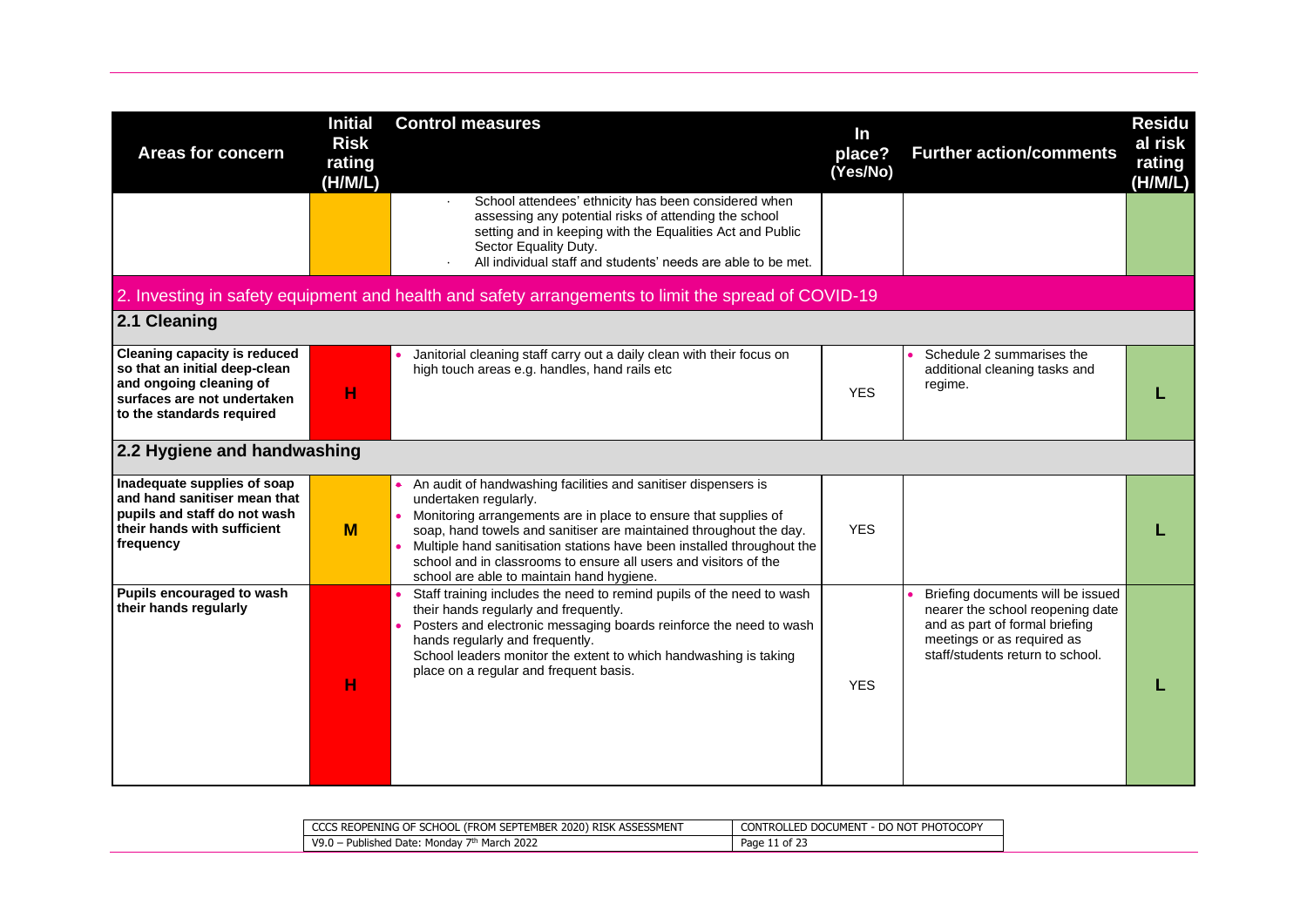| <b>Areas for concern</b><br>2.3 Infection testing and managing symptoms                                                                                                | <b>Initial</b><br><b>Risk</b><br>rating<br>(H/M/L) | <b>Control measures</b>                                                                                                                                                                                                                                                                                                                                                                                                                                                                                                                                                                                                                                                                                      | In<br>place?<br>(Yes/No) | <b>Further action/comments</b>                                                                                            | <b>Residu</b><br>al risk<br>rating<br>(H/M/L) |
|------------------------------------------------------------------------------------------------------------------------------------------------------------------------|----------------------------------------------------|--------------------------------------------------------------------------------------------------------------------------------------------------------------------------------------------------------------------------------------------------------------------------------------------------------------------------------------------------------------------------------------------------------------------------------------------------------------------------------------------------------------------------------------------------------------------------------------------------------------------------------------------------------------------------------------------------------------|--------------------------|---------------------------------------------------------------------------------------------------------------------------|-----------------------------------------------|
| Testing is not used effectively<br>to help manage staffing levels<br>and support staff wellbeing                                                                       | M                                                  | Guidance on getting tested has been published to staff.<br>The guidance has been explained to staff as part of the induction or<br>return to school process.<br>• If staff (or students) develop symptoms whilst in school, they will be<br>isolated until they can travel home safely.                                                                                                                                                                                                                                                                                                                                                                                                                      | <b>YES</b>               | A PCR test must be taken and<br>the school informed of the result<br>for someone who has been sent<br>home with symptoms. |                                               |
| Infection transmission within<br>school due to staff/pupils (or<br>members of their household)<br>displaying symptoms                                                  | н                                                  | Robust collection and monitoring of absence data, including tracking<br>return to school dates, is in place.<br>Procedures are in place to deal with any pupil or staff displaying<br>symptoms at school. This includes the recommending of testing for<br>both staff and pupils and appropriate action, in line with government<br>quidance.<br>Should the tests prove positive Pupils, parents and staff are aware of<br>what steps to take if they, or any member of their household,<br>displays symptoms. This includes an understanding of the definitions<br>and mitigating actions to take in relation to the terms clinically<br>vulnerable and clinically extremely vulnerable should these apply. | <b>YES</b>               |                                                                                                                           |                                               |
| Staff, pupils and parents are<br>not aware of the school's<br>procedures (including on<br>self-isolation and testing)<br>should anyone display<br>symptoms of COVID-19 | M                                                  | Staff, pupils and parents receive regular communications informing<br>them of current government guidance on the actions to take should<br>anyone display symptoms of COVID-19 and how this will be<br>implemented in the school.<br>This guidance has been explained to staff and pupils as part of the<br>return to school induction process.<br>Any updates or changes to this guidance are communicated in a<br>timely and effective way to all stakeholders.<br>In line with the Government NHS Test and Trace guidelines.                                                                                                                                                                              | <b>YES</b>               | Updated letter to be sent to<br>parents informing them of the<br>new procedures if a student has<br>symptoms of Covid 19  |                                               |
| Staff, pupils and parents are<br>not aware of the school's<br>procedures should there be a<br>confirmed case of COVID-19<br>in the school                              | M                                                  | Staff, pupils and parents receive regular communications informing<br>them of current government guidance on confirmed cases of COVID-<br>19 and how this will be implemented in the school.<br>This guidance has been explained to staff and pupils as part of the<br>return to school induction process.<br>• Any updates or changes to this guidance are communicated in a<br>timely and effective manner to all stakeholders.                                                                                                                                                                                                                                                                            | <b>YES</b>               |                                                                                                                           |                                               |
| <b>Lateral Flow Testing of</b><br><b>Students and Members of</b><br><b>Staff leading to increased</b>                                                                  | M                                                  | Any student with a persistent cough, high temperature, or loss of<br>taste/smell must take a PCR test and will be sent home from school                                                                                                                                                                                                                                                                                                                                                                                                                                                                                                                                                                      | <b>YES</b>               |                                                                                                                           |                                               |

| SEPTEMBER 2020) RISY<br>i Reopening of<br>SCHOOL (FROM "<br>$\sim$<br>ı RISK ASSESSMENT<br>ww | PHOTOCOPY<br><b>CONTROLLED DOCUMENT</b><br>$\sim$ - DO NOT |
|-----------------------------------------------------------------------------------------------|------------------------------------------------------------|
| March 2022<br>V9.0<br><b>Published Date:</b><br>Monday                                        | $\sim$<br>Page 12 of 2.                                    |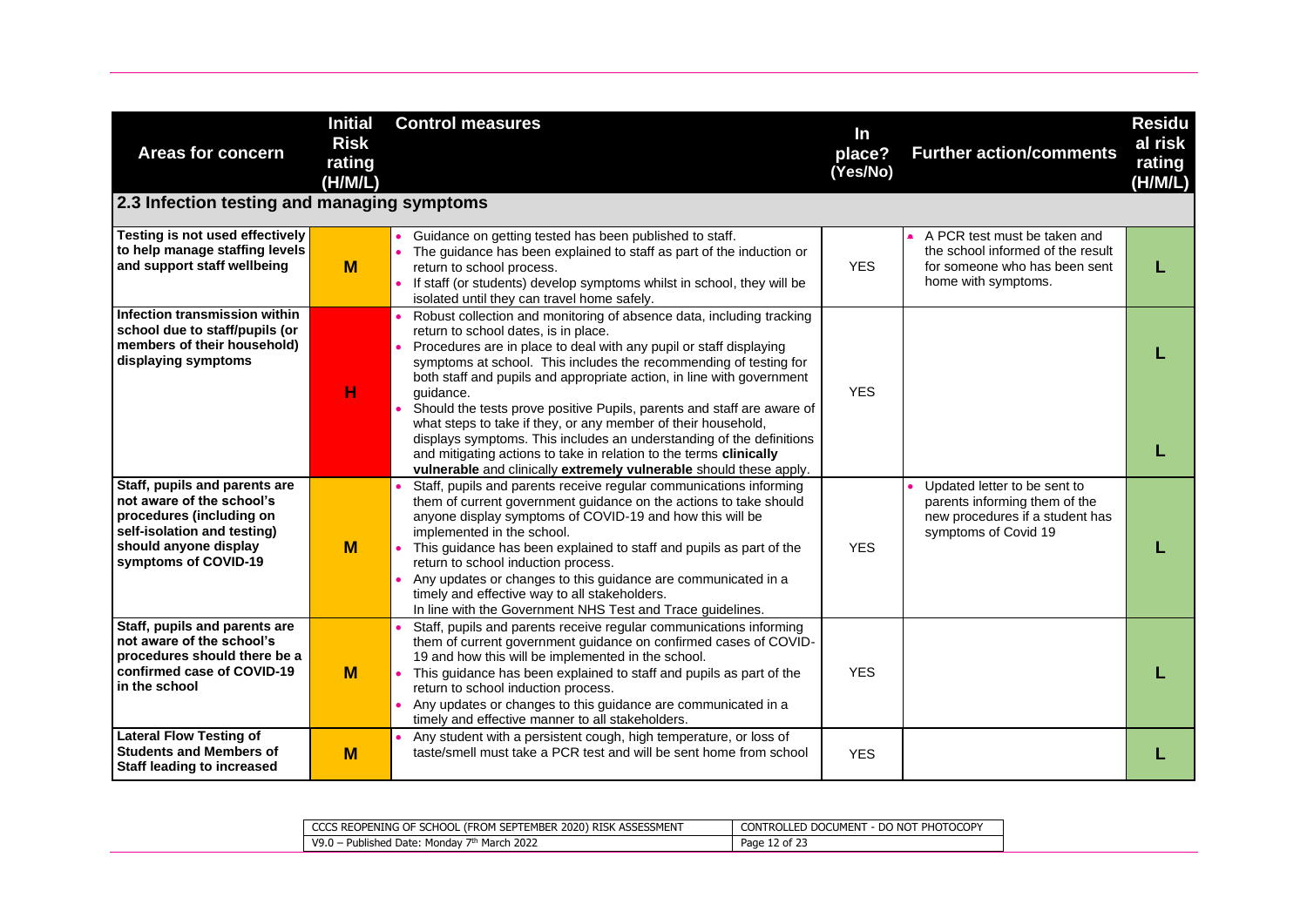| <b>Areas for concern</b>                                                                                                                | <b>Initial</b><br><b>Risk</b><br>rating<br>(H/M/L) | <b>Control measures</b>                                                                                                                                                                                                                                                                                                                                                                                                                                                                                                                                                                                                                                                                                                      | In<br>place?<br>(Yes/No) | <b>Further action/comments</b> | <b>Residu</b><br>al risk<br>rating<br>(H/M/L) |
|-----------------------------------------------------------------------------------------------------------------------------------------|----------------------------------------------------|------------------------------------------------------------------------------------------------------------------------------------------------------------------------------------------------------------------------------------------------------------------------------------------------------------------------------------------------------------------------------------------------------------------------------------------------------------------------------------------------------------------------------------------------------------------------------------------------------------------------------------------------------------------------------------------------------------------------------|--------------------------|--------------------------------|-----------------------------------------------|
| cases of COVID 19 and cross<br>contamination of samples                                                                                 |                                                    | • Student & staff asked not to attend school if you have any of these<br>symptoms<br>• No school Track and Trace required - but seating plans are crucial<br>COVID+ individuals required to self-isolate for 5 days as long as they<br>LFT negative on days 5 & 6<br>'Proximity contacts' including family members are no longer required<br>to isolate                                                                                                                                                                                                                                                                                                                                                                      |                          |                                |                                               |
| 2.4 First Aid/Designated Safeguarding Leads                                                                                             |                                                    |                                                                                                                                                                                                                                                                                                                                                                                                                                                                                                                                                                                                                                                                                                                              |                          |                                |                                               |
| The lack of availability of<br>designated First Aiders and<br><b>Designated Safeguarding</b><br>Leads puts children's safety<br>at risk | M                                                  | First Aid certificates expiry dates have been checked.<br>A programme for the ongoing or refresh training of additional staff is<br>in place.<br>Nominated Lead First Aid responsible staff will be identified on a rota<br>basis.                                                                                                                                                                                                                                                                                                                                                                                                                                                                                           | <b>YES</b>               |                                |                                               |
| 2.5 Medical rooms                                                                                                                       |                                                    |                                                                                                                                                                                                                                                                                                                                                                                                                                                                                                                                                                                                                                                                                                                              |                          |                                |                                               |
| The configuration of medical<br>rooms may compromise<br>close contact measures                                                          | M                                                  | Additional rooms and designated bathroom facilities are designated<br>for pupils with suspected COVID-19 whilst collection is arranged.<br>Procedures are in place for medical rooms to be cleaned after<br>suspected COVID-19 cases, along with other affected areas,<br>including toilets.<br>A dedicated waiting room ("stay safe departure lounge") for staff and<br>students who have developed symptoms whilst on site, has been<br>established separate from the medical/first aid room.<br>Both the medical room and departure lounge will be maintained as<br>'clean zones' with no widespread use other than for the specified<br>purpose of delivering first aid or the waiting for collection and travel<br>home | <b>YES</b>               |                                |                                               |

| CCCS REOPENING OF SCHOOL (FROM SEPTEMBER 2020) RISK ASSESSMENT | <b>CONTROLLED DOCUMENT</b><br><b>- DO NOT PHOTOCOPY</b> |
|----------------------------------------------------------------|---------------------------------------------------------|
| <sup>h</sup> March 2022<br>V9.0 - Published Date:<br>Mondav    | Page<br>13 of 23                                        |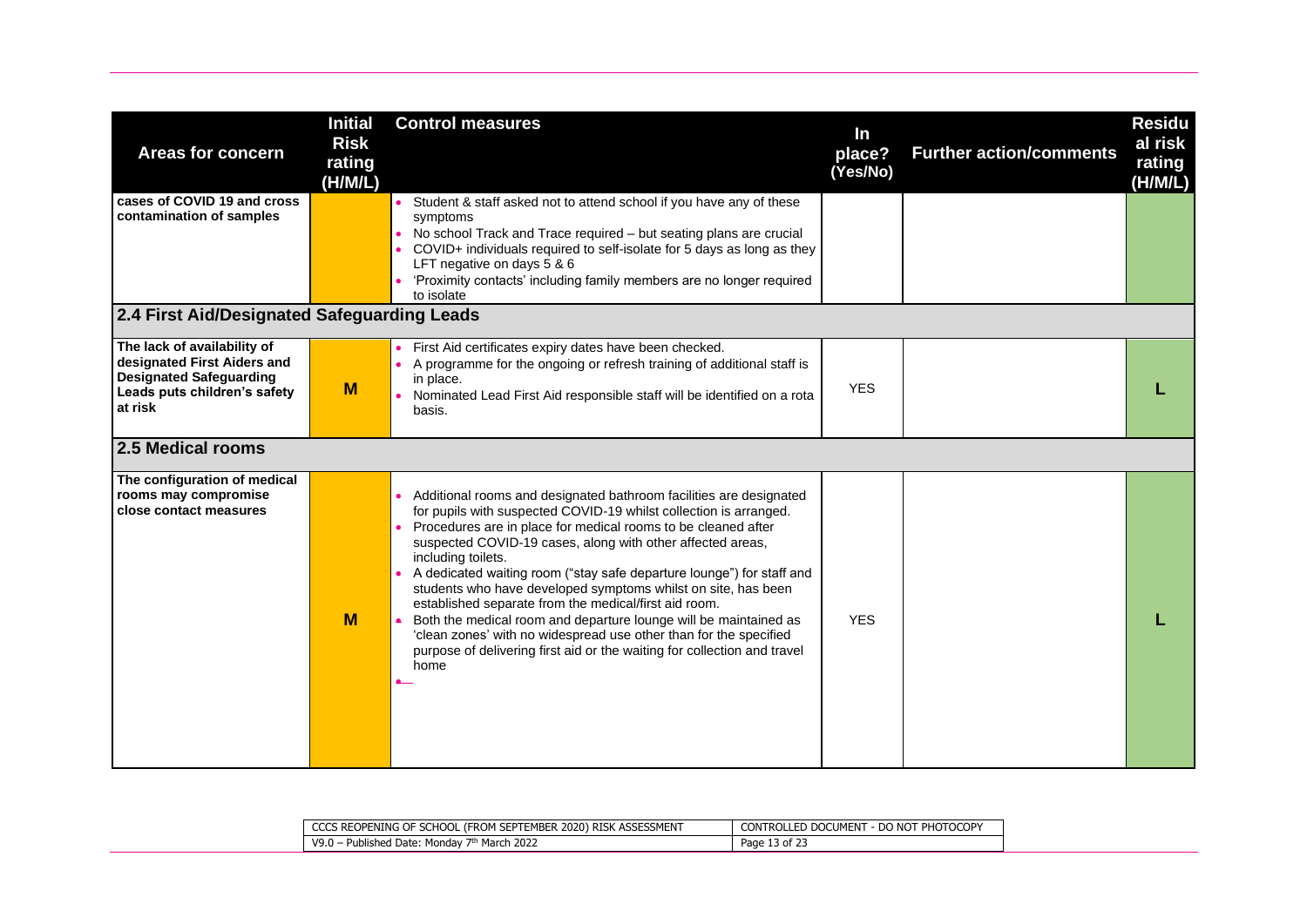| <b>Areas for concern</b>                                                                                                 | <b>Initial</b><br><b>Risk</b><br>rating<br>(H/M/L) | <b>Control measures</b>                                                                                                                                                                                                                                                                                                                                                                                                                                                                                                                                                                                                 | In<br>place?<br>(Yes/No) | <b>Further action/comments</b>                                                                                                                                                                                                                                                                                                                                                                                                                                               | <b>Residu</b><br>al risk<br>rating<br>(H/M/L) |
|--------------------------------------------------------------------------------------------------------------------------|----------------------------------------------------|-------------------------------------------------------------------------------------------------------------------------------------------------------------------------------------------------------------------------------------------------------------------------------------------------------------------------------------------------------------------------------------------------------------------------------------------------------------------------------------------------------------------------------------------------------------------------------------------------------------------------|--------------------------|------------------------------------------------------------------------------------------------------------------------------------------------------------------------------------------------------------------------------------------------------------------------------------------------------------------------------------------------------------------------------------------------------------------------------------------------------------------------------|-----------------------------------------------|
| 2.6 Communication with parents                                                                                           |                                                    |                                                                                                                                                                                                                                                                                                                                                                                                                                                                                                                                                                                                                         |                          |                                                                                                                                                                                                                                                                                                                                                                                                                                                                              |                                               |
| Parents and carers are not<br>fully informed of the health<br>and safety requirements for<br>the reopening of the school | M                                                  | As part of the overall communications strategy referenced in 1.12,<br>parents are kept up to date with information, guidance and the<br>school's expectations on a regular basis using a range of<br>communication tools.<br>A COVID-19 section on the school website is created and updated.<br>Parent and pupil briefings have been created.                                                                                                                                                                                                                                                                          | <b>YES</b>               | See Schedule 3 Communications<br>Strategy<br>Additional briefing documents<br>have been developed to highlight<br>key information.                                                                                                                                                                                                                                                                                                                                           |                                               |
| Parents and carers may not<br>fully understand their<br>responsibilities should a<br>child show symptom of<br>COVID-19   | M                                                  | Key messages in line with government guidance are reinforced on a<br>regular basis via email, text message and the school's website.                                                                                                                                                                                                                                                                                                                                                                                                                                                                                    | <b>YES</b>               |                                                                                                                                                                                                                                                                                                                                                                                                                                                                              |                                               |
| 2.7 Personal Protective Equipment (PPE)                                                                                  |                                                    |                                                                                                                                                                                                                                                                                                                                                                                                                                                                                                                                                                                                                         |                          |                                                                                                                                                                                                                                                                                                                                                                                                                                                                              |                                               |
| Provision of PPE for staff<br>where required is not in line<br>with government quidelines                                | M                                                  | Government guidance on wearing PPE is understood,<br>communicated and sufficient PPE has been procured.<br>Those staff required to wear PPE (e.g., SEND intimate care;<br>receiving/handling deliveries; cleaning staff) have been instructed on<br>how to put on and how to remove PPE carefully to reduce<br>contamination and how to dispose of them safely.<br>Staff are reminded that wearing of gloves is not a substitute for good<br>handwashing.<br>Task specific risk assessments and CoSOPs have been<br>communicated with the individual members of staff or students<br>where the use of PPE is applicable | <b>YES</b>               | Summary:<br>Optional PPE for staff attending<br>school comprises of: surgical<br>face mask and disposable gloves<br>(latex and nitrile offered)<br>Mandatory PPE is provided for<br>nominated staff who are carrying<br>out cleaning duties or specific<br>close-contact student support<br>such as First Aid or SEND<br>learning support.<br>The Medical Rooms areas<br>require mandatory PPE to be<br>worn for all school and kitchen<br>contract staff entering the area. |                                               |

| CCCS REOPENING OF SCHOOL (FROM SEPTEMBER 2020) RISK ASSESSMENT | CONTROLLED DOCUMENT - DO NOT PHOTOCOPY |
|----------------------------------------------------------------|----------------------------------------|
| March 2022<br>.<br>· Published Date: Mondav<br>wa n<br>.J.U -  | Page<br>14 of 2.                       |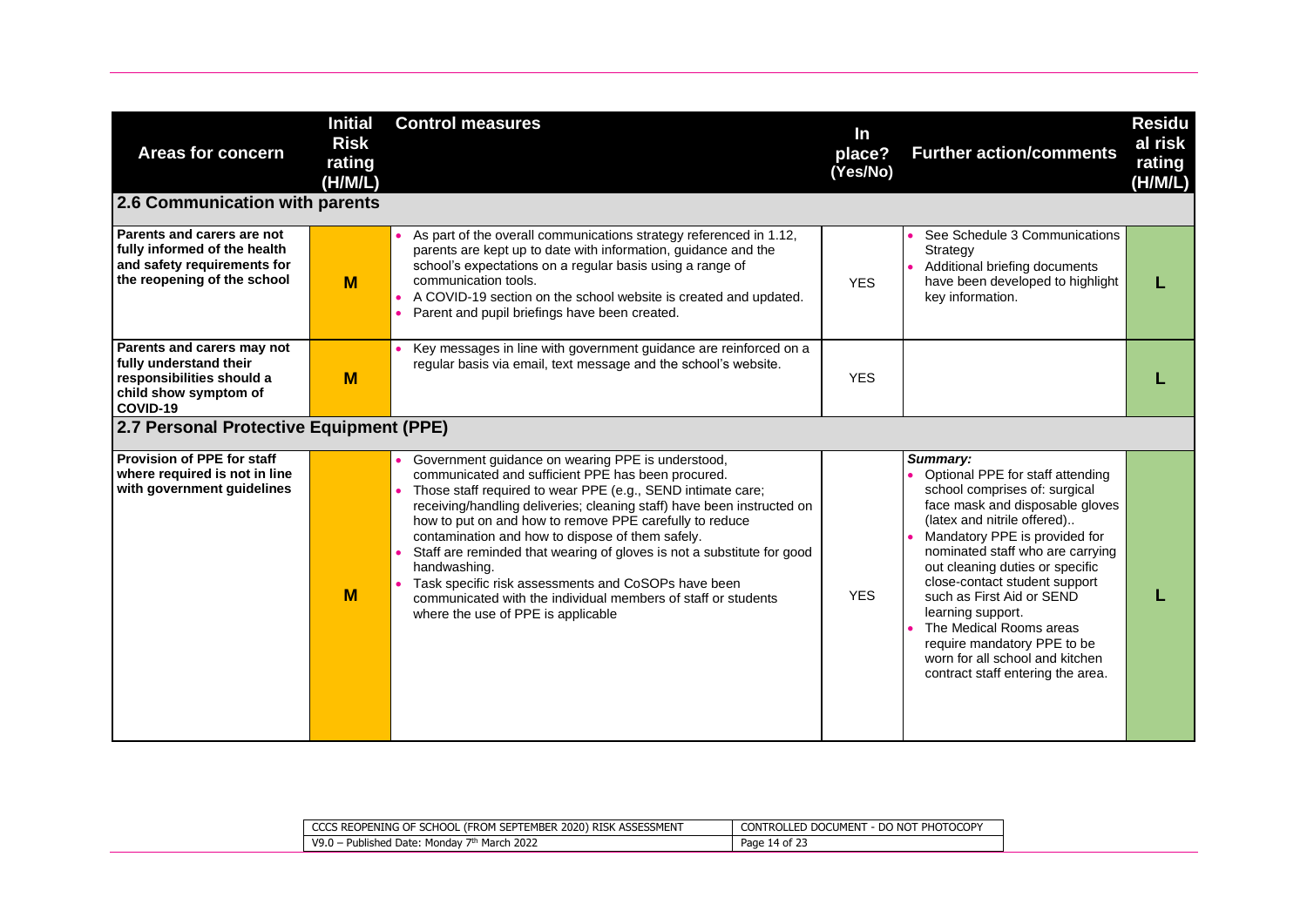| <b>Areas for concern</b>                                                                                                                                      | <b>Initial</b><br><b>Risk</b><br>rating<br>(H/M/L) | <b>Control measures</b>                                                                                                                                                                                                                                                                                                                                                                                                                                                           | In<br>place?<br>(Yes/No) | <b>Further action/comments</b> | <b>Residu</b><br>al risk<br>rating<br>(H/M/L) |
|---------------------------------------------------------------------------------------------------------------------------------------------------------------|----------------------------------------------------|-----------------------------------------------------------------------------------------------------------------------------------------------------------------------------------------------------------------------------------------------------------------------------------------------------------------------------------------------------------------------------------------------------------------------------------------------------------------------------------|--------------------------|--------------------------------|-----------------------------------------------|
| 3. Enhancing mental health support for pupils and staff                                                                                                       |                                                    |                                                                                                                                                                                                                                                                                                                                                                                                                                                                                   |                          |                                |                                               |
| 3.1 Mental health concerns - pupils                                                                                                                           |                                                    |                                                                                                                                                                                                                                                                                                                                                                                                                                                                                   |                          |                                |                                               |
| Pupils' mental health has<br>been adversely affected<br>during the period that the<br>school has been closed and<br>by the COVID-19 crisis in<br>general      | M                                                  | There are enough trained staff available to support pupils with<br>mental health issues.<br>• There is access to designated staff for all pupils who wish to talk to<br>someone about wellbeing/mental health.<br>Wellbeing/mental health is discussed regularly in PSHE/virtual<br>assemblies/pupil briefings (stories/toy characters are used for<br>younger pupils to help talk about feelings).<br>Resources/websites to support the mental health of pupils are<br>provided. | <b>YES</b>               |                                |                                               |
| 3.2 Mental health concerns - staff                                                                                                                            |                                                    |                                                                                                                                                                                                                                                                                                                                                                                                                                                                                   |                          |                                |                                               |
| The mental health of staff has<br>been adversely affected<br>during the period that the<br>school has been closed and<br>by the COVID-19 crisis in<br>general | M                                                  | Staff are encouraged to focus on their wellbeing.<br>Line managers are proactive in discussing wellbeing with the staff<br>that they manage, including their workload.<br>• Staff briefings and training have included content on wellbeing.<br>Staff briefings/training on wellbeing are provided.<br>Staff have been signposted to useful websites and resources.                                                                                                               | <b>YES</b>               |                                |                                               |
| Working from home can<br>adversely affect mental health                                                                                                       | M                                                  | Staff working from home due to self-isolation have regular catch-ups<br>with line managers.<br>• Staff are encouraged to speak regularly with colleagues, take regular<br>breaks and exercise.<br>Appropriate work plans have been agreed with support provided<br>where necessary.<br>Staff working from home may help provide remote learning for any<br>pupils who need to stay at home.                                                                                       | <b>YES</b>               |                                |                                               |

| CCCS REOPENING OF SCHOOL (FROM SEPTEMBER 2020) RISK ASSESSMENT    | r - do not photocopy<br>CONTROLLED DOCUMENT |
|-------------------------------------------------------------------|---------------------------------------------|
| <sup>h</sup> March 2022<br>· Published Date: Mondav .<br>$V9.0 -$ | Page 15 of 23                               |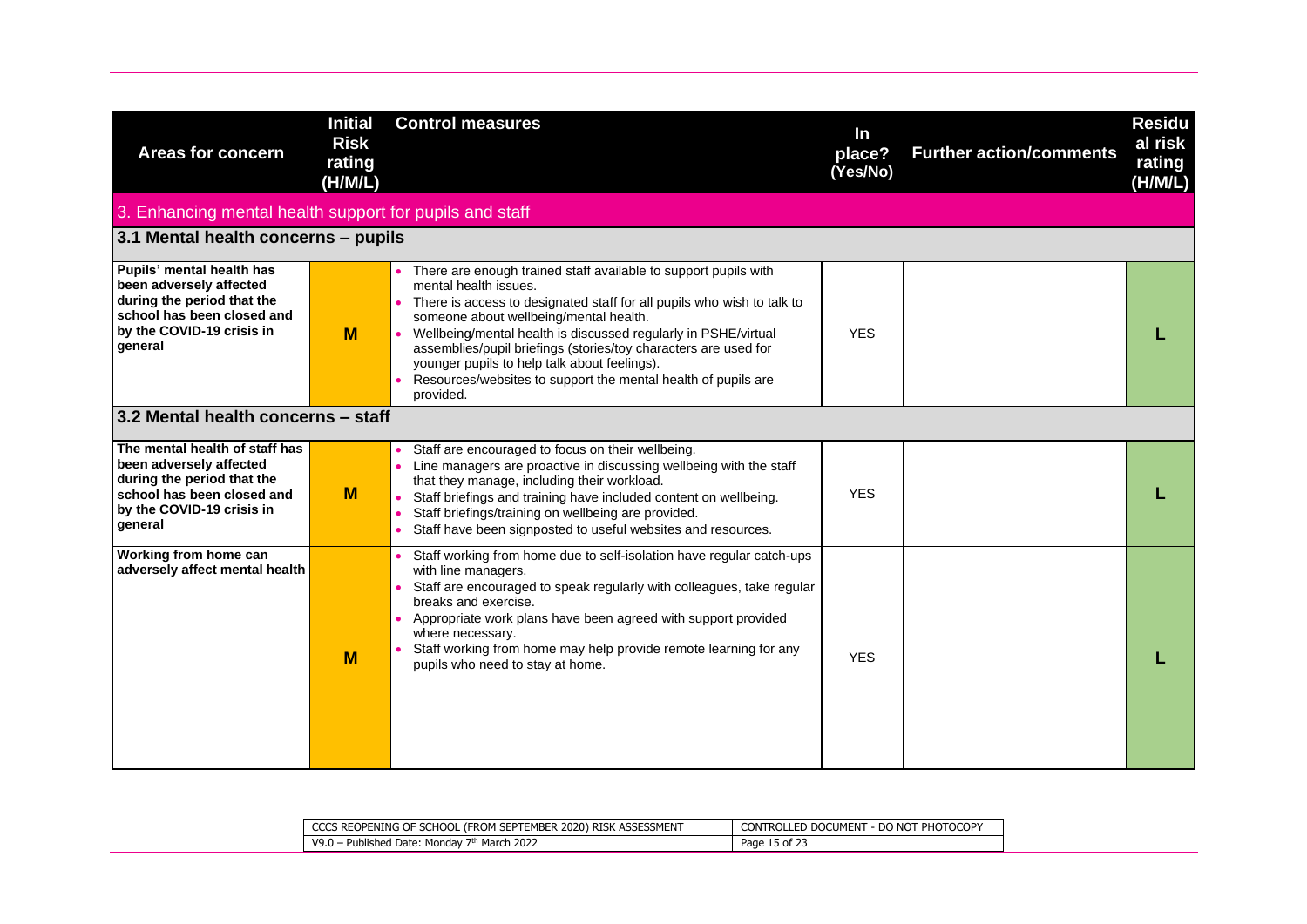| Areas for concern<br>3.3 Bereavement support                                                                             | <b>Initial</b><br><b>Risk</b><br>rating<br>(H/M/L) | <b>Control measures</b>                                                                                                                                                                                                                                                                                                                                                                                                                                                                                                                                                                                         | In<br>place?<br>(Yes/No) | <b>Further action/comments</b> | <b>Residu</b><br>al risk<br>rating<br>(H/M/L) |
|--------------------------------------------------------------------------------------------------------------------------|----------------------------------------------------|-----------------------------------------------------------------------------------------------------------------------------------------------------------------------------------------------------------------------------------------------------------------------------------------------------------------------------------------------------------------------------------------------------------------------------------------------------------------------------------------------------------------------------------------------------------------------------------------------------------------|--------------------------|--------------------------------|-----------------------------------------------|
| Pupils and staff are grieving                                                                                            |                                                    | The school has access to trained staff who can deliver bereavement                                                                                                                                                                                                                                                                                                                                                                                                                                                                                                                                              |                          |                                |                                               |
| because of loss of friends or<br>family                                                                                  | M                                                  | counselling and support.<br>Support is requested from other organisations when necessary.                                                                                                                                                                                                                                                                                                                                                                                                                                                                                                                       | <b>YES</b>               |                                |                                               |
|                                                                                                                          |                                                    | 4. Maintaining educational provision for children who have to isolate due to Covid                                                                                                                                                                                                                                                                                                                                                                                                                                                                                                                              |                          |                                |                                               |
| 4.1 Maintaining provision                                                                                                |                                                    |                                                                                                                                                                                                                                                                                                                                                                                                                                                                                                                                                                                                                 |                          |                                |                                               |
| <b>Educational provision must</b><br>still be maintained for<br>children if they have to<br>isolate due to Covid reasons | M                                                  | Current government guidance is being followed.<br>If pupils have to isolate or are ill due to Covid, classroom work will be<br>put on Google classroom ensuring they don't miss any work set by<br>their subject teachers.                                                                                                                                                                                                                                                                                                                                                                                      | <b>YES</b>               |                                |                                               |
| 5. Operational issues                                                                                                    |                                                    |                                                                                                                                                                                                                                                                                                                                                                                                                                                                                                                                                                                                                 |                          |                                |                                               |
| 5.1 Review of fire procedures                                                                                            |                                                    |                                                                                                                                                                                                                                                                                                                                                                                                                                                                                                                                                                                                                 |                          |                                |                                               |
| Fire procedures are not<br>appropriate to cover new<br>arrangements                                                      | н                                                  | Fire procedures have been reviewed and revised where required<br>Designated one-way systems and controlled entry and exit routes<br>should be ignored in the event that the fire alarm sounds and an<br>evacuation is required.<br>Follow the "Fire Exit running man" symbols and use all exit routes.<br>Incident controller and fire marshals have been trained and briefed<br>appropriately.<br><b>REMINDER:</b> The Health and Safety Executive has reminded all<br>schools that fire doors (classroom and office doors) are always to be<br>kept closed. Room ventilation will be provided by other means. | <b>YES</b>               |                                |                                               |

| CCCS REOPENING OF SCHOOL (FROM SEPTEMBER 2020) RISK ASSESSMENT | . - DO NOT PHOTOCOPY<br><b>CONTROLLED DOCUMENT</b> |
|----------------------------------------------------------------|----------------------------------------------------|
| 7th March 2022<br>· Mondav<br>V9.0<br>Published Date:          | Page 16 of 2.                                      |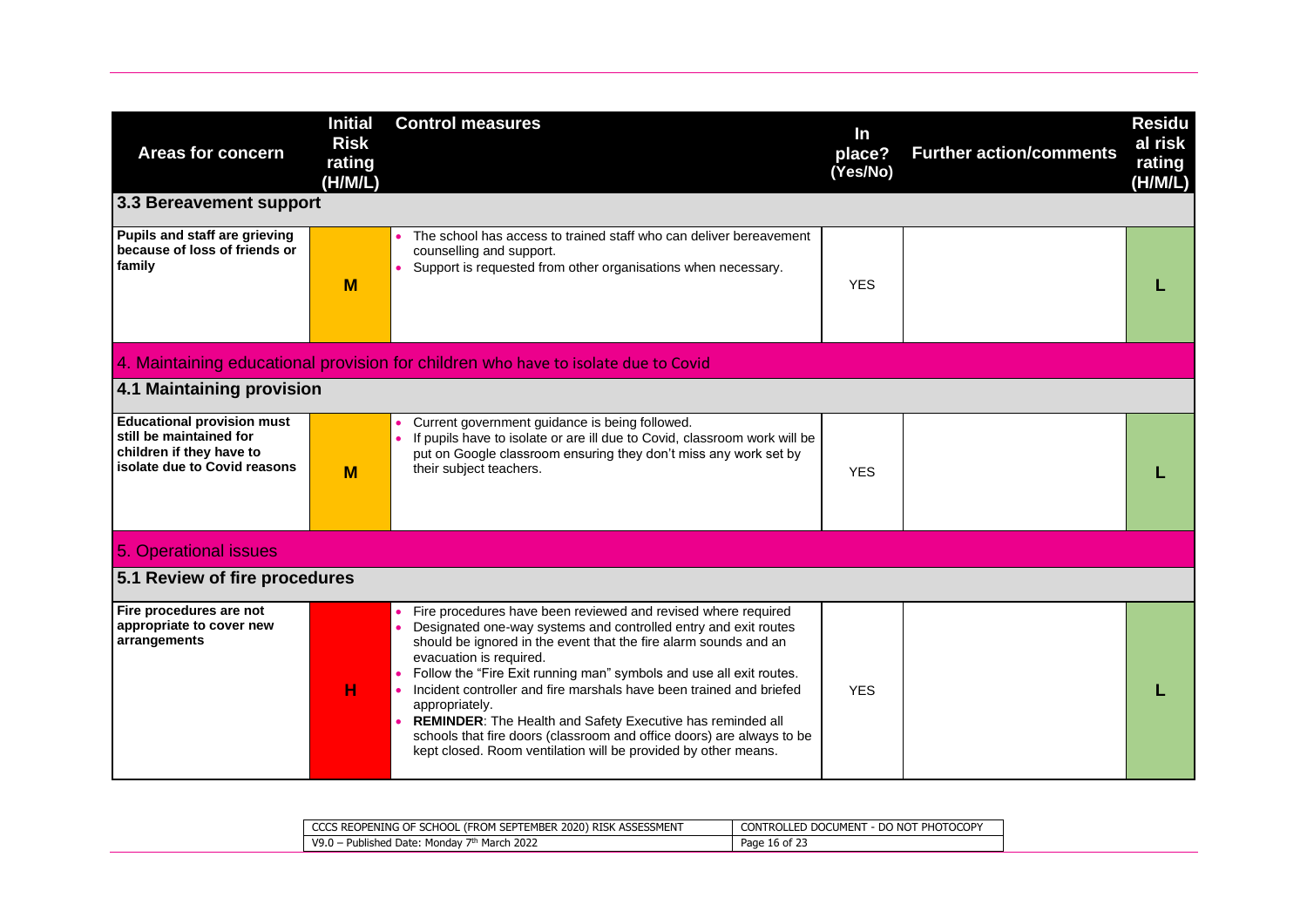| <b>Areas for concern</b>                                                                                                   | <b>Initial</b><br><b>Risk</b><br>rating<br>(H/M/L) | <b>Control measures</b>                                                                                                                                                                                                                                                                                                                                                                                                                                                                                                                                                                                                                                                                                                                                                                      | In<br>place?<br>(Yes/No) | <b>Further action/comments</b>                                                                                                                        | <b>Residu</b><br>al risk<br>rating<br>(H/M/L) |
|----------------------------------------------------------------------------------------------------------------------------|----------------------------------------------------|----------------------------------------------------------------------------------------------------------------------------------------------------------------------------------------------------------------------------------------------------------------------------------------------------------------------------------------------------------------------------------------------------------------------------------------------------------------------------------------------------------------------------------------------------------------------------------------------------------------------------------------------------------------------------------------------------------------------------------------------------------------------------------------------|--------------------------|-------------------------------------------------------------------------------------------------------------------------------------------------------|-----------------------------------------------|
| Fire marshals absent due to<br>self-isolation                                                                              | н                                                  | • An additional staff rota is in place for fire marshals to cover any<br>absences and staff have been briefed accordingly.                                                                                                                                                                                                                                                                                                                                                                                                                                                                                                                                                                                                                                                                   | <b>YES</b>               | Nominated staff will be allocated<br>Fire Marshal and Fire Warden<br>training and responsibilities<br>based on the areas of the school<br>being used. |                                               |
| 5.2 Contractors working on the school site                                                                                 |                                                    |                                                                                                                                                                                                                                                                                                                                                                                                                                                                                                                                                                                                                                                                                                                                                                                              |                          |                                                                                                                                                       |                                               |
| <b>Contractors on-site whilst</b><br>school is in operation may<br>pose a risk of infection<br>controls                    | н                                                  | Ongoing works and scheduled inspections for schools (e.g., site<br>maintenance and H&S related) have been designated as essential<br>work by the government and so are set to continue.<br>An assessment has been carried out to see if any additional control<br>measures are required to keep staff, pupils, and contractors safe.<br>Assurances have been sought from the contractors that all staff<br>attending the setting will be in good health (symptom-free) and that<br>contractors have procedures in place to ensure effective social<br>distancing is always maintained.<br>Alternative arrangements have been considered and implemented<br>such as using a different entrance for contractors and organising<br>classes so that contractors and staff/pupils are kept apart. | <b>YES</b>               |                                                                                                                                                       |                                               |
| 6. Governance                                                                                                              |                                                    |                                                                                                                                                                                                                                                                                                                                                                                                                                                                                                                                                                                                                                                                                                                                                                                              |                          |                                                                                                                                                       |                                               |
| 6.1 Oversight of the governing body                                                                                        |                                                    |                                                                                                                                                                                                                                                                                                                                                                                                                                                                                                                                                                                                                                                                                                                                                                                              |                          |                                                                                                                                                       |                                               |
| Lack of governor oversight<br>during the COVID-19 crisis<br>leads to the school failing to<br>meet statutory requirements. | н                                                  | The governing body continues to meet regularly and as required via<br>online platforms.<br>The governing body agendas are structured to ensure all statutory<br>requirements are discussed and school leaders are held to account<br>for their implementation.<br>The Headteacher's report to governors includes content and updates<br>on how the school is continuing to meet its statutory obligations in<br>addition to covering the school's response to COVID-19.<br>Regular dialogue with the Chair of Governors and those governors<br>with designated responsibilities is in place.                                                                                                                                                                                                 | <b>YES</b>               |                                                                                                                                                       |                                               |

| L (FROM SEPTEMBER 2020) RISK ASSESSMENT<br>CS REOPENING OF SCHOOL<br>CCC | I - DO NOT PHOTOCOPY<br><b>CONTROLLED DOCUMENT</b> |
|--------------------------------------------------------------------------|----------------------------------------------------|
| <sup>1</sup> March 2022<br>V9.0<br>Mondav<br>Published Date:             | .<br>Page 1<br>$\prime$ of 2.                      |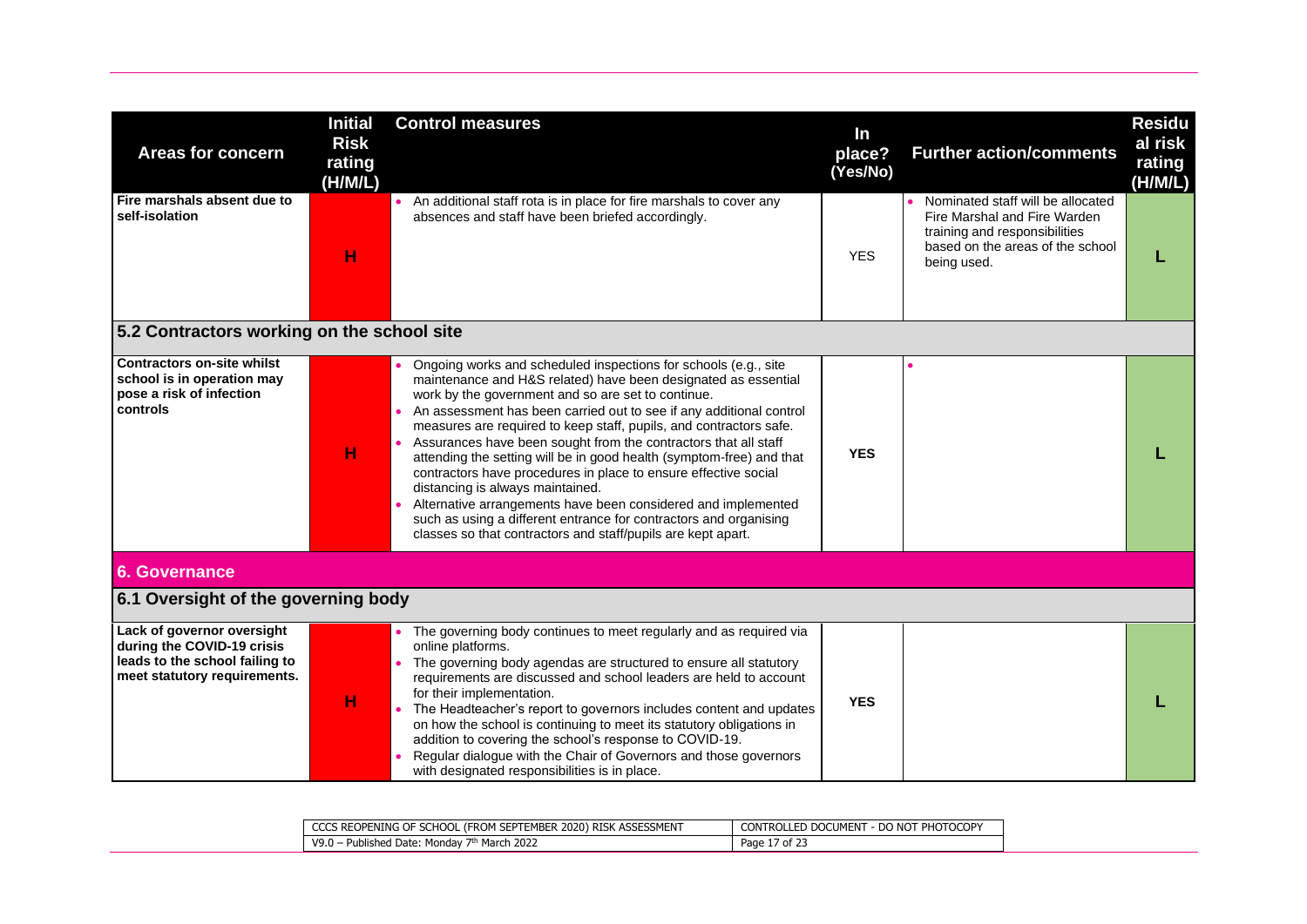| Areas for concern | <b>Initial</b><br><b>Risk</b><br>rating<br>(H/M/L) | <b>Control measures</b>                                                                                                                                                                | In<br>place?<br>(Yes/No) | <b>Further action/comments</b> | <b>Residu</b><br>al risk<br>rating<br>(H/M/L) |
|-------------------|----------------------------------------------------|----------------------------------------------------------------------------------------------------------------------------------------------------------------------------------------|--------------------------|--------------------------------|-----------------------------------------------|
|                   |                                                    | Minutes of governing body meetings are reviewed to ensure that<br>they accurately record governors' oversight and holding leaders to<br>account for areas of statutory responsibility. |                          |                                |                                               |

| 17. Ventilation                                                                                                           |   |                                                                                                                                                                                                                                                                                                                                                                   |            |                                                                                                                                                            |  |
|---------------------------------------------------------------------------------------------------------------------------|---|-------------------------------------------------------------------------------------------------------------------------------------------------------------------------------------------------------------------------------------------------------------------------------------------------------------------------------------------------------------------|------------|------------------------------------------------------------------------------------------------------------------------------------------------------------|--|
|                                                                                                                           |   | Settings to add any site-specific issues/arrangements here and ensure mitigation strategies are in place to address them                                                                                                                                                                                                                                          |            |                                                                                                                                                            |  |
| Staff & students in a relatively  <br>small closed space within the<br>l classroom environment are<br>more susceptible to | н | Advice followed from government and Health & Safety Executive<br>Staff members to open up windows in classroom first thing in the<br>morning<br>Personal choice of staff members or students to wear a face mask<br>inside of the classrooms & communal areas<br>Students encouraged to use hand sanitiser located in classrooms<br>and communal areas frequently | <b>YES</b> | Staff members to continue saving<br>their table plans where students<br>are seated in their lesson.<br>Doors must be kept closed during<br>the lesson time |  |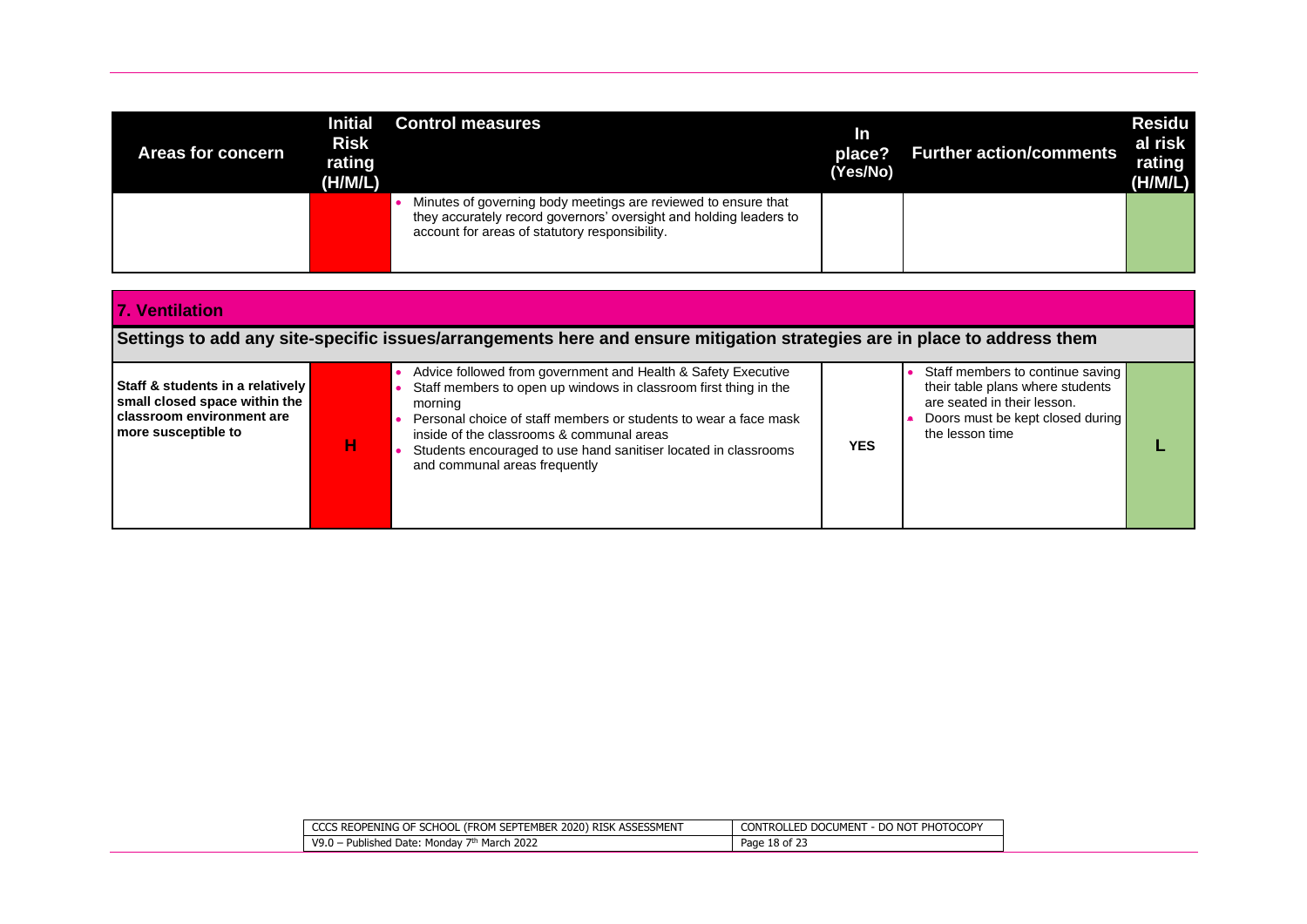### C.SCHEDULE 1: School Site Plan with Year Group Bubbles/Zones (Break time Only)



*Last updated: 20/08/2020*

| 1 SEPTEMBER 2020) RISK ASSESSMENT<br><b>CCCS REOPENING OF SCHOOL</b><br>(FROM | <b>LE DO NOT PHOTOCOPY</b><br>CONTROLLED DOCUMENT |
|-------------------------------------------------------------------------------|---------------------------------------------------|
| 2022 ו<br>· Published Date:<br>V9.0<br>March<br>Monday 7th                    | 19 of $23$<br>Page                                |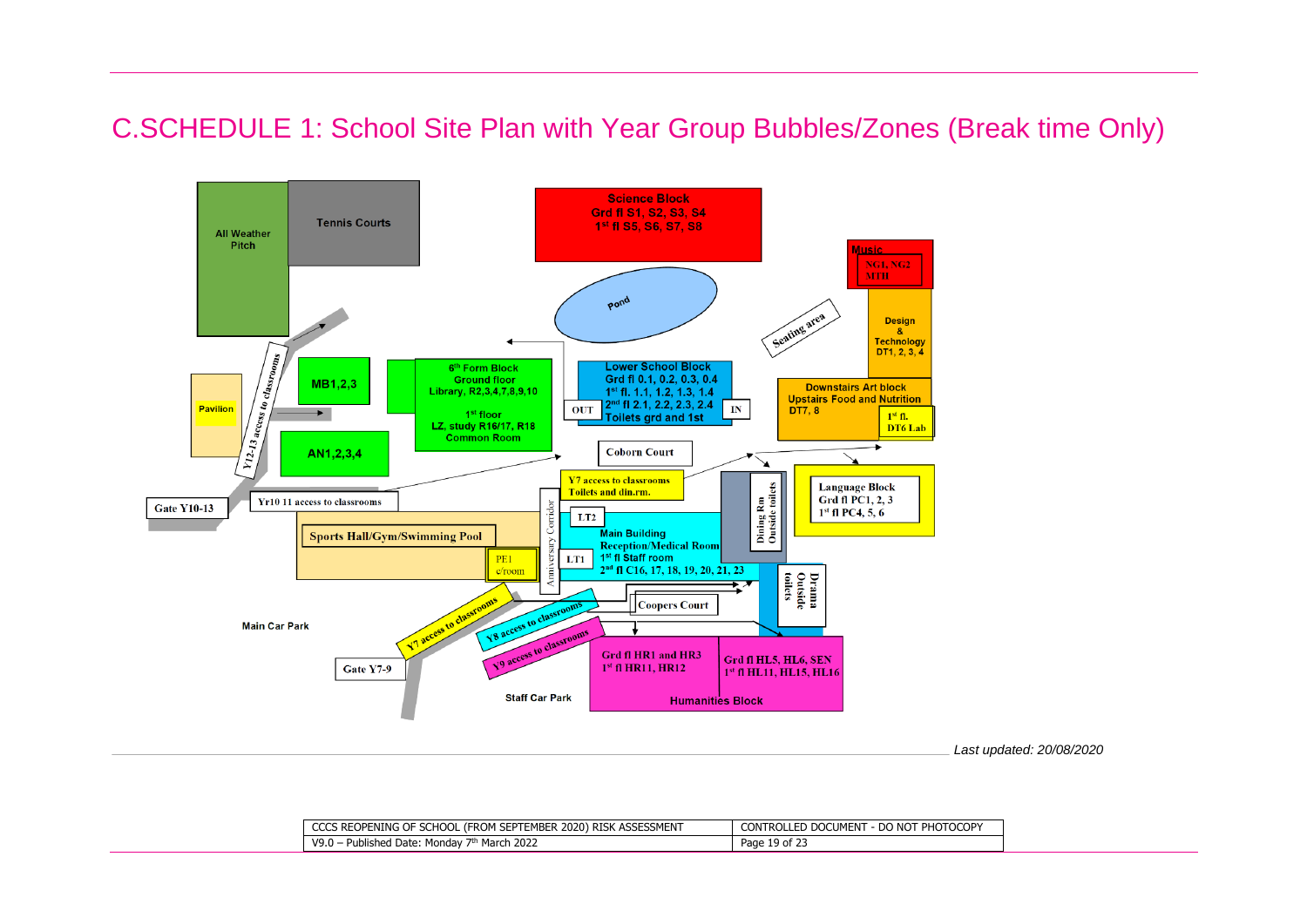## D.SCHEDULE 2: Summary contract cleaning regime

| <b>School Areas</b> | <b>Tasks</b>                                                                                               | <b>Timing / Frequency</b>                                                    |
|---------------------|------------------------------------------------------------------------------------------------------------|------------------------------------------------------------------------------|
| Common areas        | Door handles, push plates; door glass and openers; banisters and                                           | $08:00 - 16:00$                                                              |
|                     | handrails; switches; surfaces and ledges; sanitiser dispensers and<br>water refill stations                | As required. School staff to notify premises team                            |
| Classrooms          | Door handles, push plates; door glass and openers; switches; desk                                          | $08:00 - 16:00$                                                              |
|                     | surfaces and chair legs, sides, seat and back.                                                             | As required. School staff to notify premises team                            |
|                     | (If computer classroom, include keyboard and mouse of available<br>workstations and teachers' workstation) |                                                                              |
|                     | Note: students and staff to also wipe down own workspace with                                              |                                                                              |
|                     | antiseptic wipes. All desks to be kept clear of papers and                                                 |                                                                              |
|                     | documents to enable effective cleaning                                                                     |                                                                              |
| <b>Staffrooms</b>   | Door handles, push plates; door glass and openers; switches; work                                          | $08:00 - 16:00$                                                              |
|                     | and preparation surfaces and ledges; taps, sink areas and hot or<br>cold-water dispenser handles/buttons   | As required. School staff to notify premises team                            |
| <b>Offices</b>      | Door handles, push plates; door glass and openers; switches;                                               | $15:00 - 17:00$                                                              |
|                     | desks and work surfaces, chair legs, sides, seat and back,                                                 | Evening/End of day activity after staff have left.                           |
|                     | cupboard and filing cabinet handles and edges                                                              | Ensure list of offices being used is obtained from<br>Premises Team by 14:00 |
| <b>Toilets</b>      | Door handles, push plates and cubicle openers/locks; switches;                                             | $08:00 - 16:00$                                                              |
|                     | work and preparation surfaces and ledges; toilet handles, pan and                                          | Min hourly intervals                                                         |
|                     | paper dispensers; taps, sink areas; soap dispenser handles and air                                         |                                                                              |
| First Aid /         | dryer buttons<br>Note: Enhanced PPE required - Respirator masks, gloves,                                   | $08:00 - 16:00$                                                              |
| Departure Lounge    | disposable apron, and eye protection goggles. Disinfectant clean,                                          | As required each time after rooms are used.                                  |
| (Medical room &     | not just antiseptic wipes/cleaner                                                                          | School staff to notify premises team or Cleaning                             |
| Meeting room g/f,   | Door handles, push plates; door glass and openers; switches;                                               | Supervisor after rooms have been used.                                       |
| next to JHA office) | table, work surfaces and ledges; chair legs, sides, seat and back;                                         | These areas are classified as sterile or clean                               |
|                     | Paper towel dispensers; taps, sink areas; soap dispenser handles;                                          | rooms.                                                                       |
|                     | Cupboard and drawer handles and facias; dispose of any                                                     |                                                                              |
|                     | remaining loose paper or magazines.                                                                        |                                                                              |
| Floors (all areas)  | Mop and clean (or vacuum). Hard surfaces to include skirting and                                           | Daily from 14:00 depending on area. Offices,                                 |
|                     | upstands where applicable                                                                                  | stairs and corridors are the last to do                                      |

| ESSMENT<br>2020'<br><b>RISK</b><br>Ening of<br>MRED<br>'REOPEN ،<br>FRI IN<br>.<br>$1 - 1$<br>л<br>≂ĸ∪.<br>. | <b>F PHOTOCOPY</b><br>-------<br>CON 1<br>-n q<br>.J DOC د<br>JMFN.<br>- DO<br>NIC 1<br>KUI |
|--------------------------------------------------------------------------------------------------------------|---------------------------------------------------------------------------------------------|
| March 2022<br>V9.0<br>Published Date: .<br>Mor<br><sub>i</sub> ongay                                         | $\sim$ $\sim$ $\sim$<br>$\sim$<br>20 of<br>Page                                             |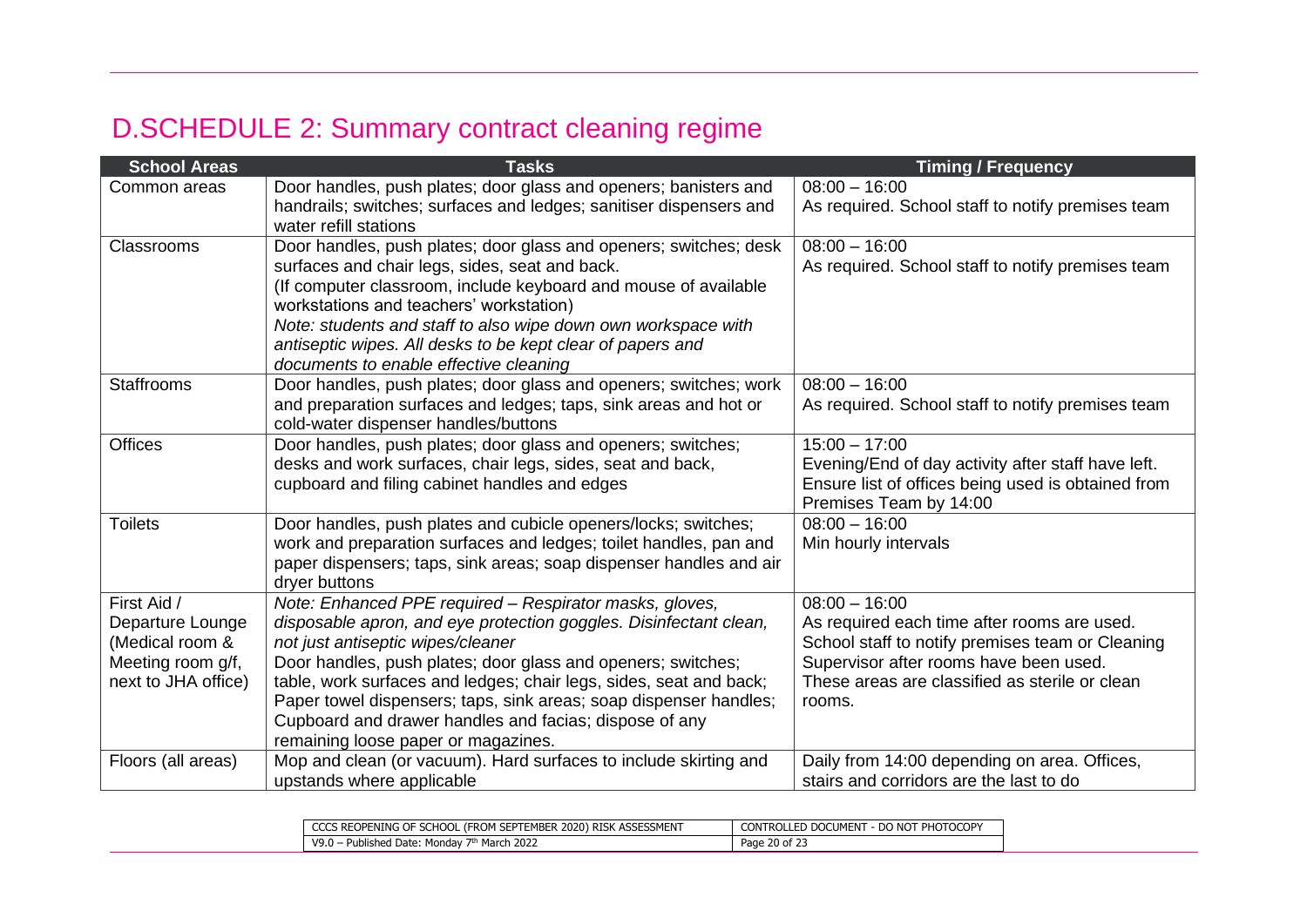### E.SCHEDULE 3: Communications Plan

The communications channel examples shown below indicate the types of communications the school utilises. The Headteacher retains responsibility for all published communications. There is no expectation that anyone in the school will issue communications within any specific timeframe.

| <b>Channel/Medium</b>                           | <b>Content</b>                                               | <b>Creator/Drafting</b>     | <b>Publisher</b> |
|-------------------------------------------------|--------------------------------------------------------------|-----------------------------|------------------|
| <b>School Website</b>                           | Links to updates<br>$\bullet$                                | <b>SLT</b>                  | <b>JHA</b>       |
| (Home page)<br>Headline news items<br>$\bullet$ |                                                              |                             |                  |
| <b>School Website</b>                           | Links to summary learning content<br>$\bullet$               | <b>Heads of Department</b>  | <b>JHA</b>       |
| (Learning from home page)                       | Subject specific half term curriculum topics<br>$\bullet$    | <b>SLT</b>                  |                  |
| <b>School Website</b>                           | Links to updates<br>$\bullet$                                | <b>SLT</b>                  | LHA              |
| (Covid-19 updates page)                         | Headline news items<br>$\bullet$                             |                             |                  |
| <b>School Website</b>                           | Links to updates<br>$\bullet$                                | See below                   | <b>JHA</b>       |
| (Letter's page)                                 | Headline news items<br>$\bullet$                             |                             |                  |
| <b>Letters Home</b>                             | Links to updates<br>$\bullet$                                | <b>SLT</b>                  |                  |
| (Posted)                                        | Headline news items<br>$\bullet$                             |                             |                  |
| 'Everyone' Emails to staff                      | Headteacher briefings to staff<br>$\bullet$                  | Headteacher                 | <b>JOR</b>       |
|                                                 |                                                              | <b>SLT</b>                  |                  |
| <b>Emails to parents</b>                        | Headteacher briefings to parents<br>$\bullet$                | Headteacher                 | <b>JOR</b>       |
|                                                 |                                                              | <b>SLT</b><br><b>SLT</b>    | <b>RBE</b>       |
| <b>Emails to parents</b>                        | 'Learning from home' briefings to parents                    |                             | <b>MDU</b>       |
|                                                 |                                                              |                             | <b>JDH</b>       |
| <b>Parent Mail</b>                              | Short URL Links to letters published on Website<br>$\bullet$ | Headteacher                 | <b>JOR</b>       |
|                                                 | Short briefing updates<br>$\bullet$                          | <b>SLT</b>                  | <b>MDU</b>       |
|                                                 |                                                              |                             | <b>JHA</b>       |
| <b>School FaceBook account</b>                  | Positive news stories and celebrations<br>$\bullet$          | Headteacher                 | Various          |
|                                                 |                                                              | <b>SLT</b>                  |                  |
|                                                 |                                                              | <b>HOD</b>                  |                  |
| <b>School Twitter account</b>                   | Covid status updates<br>$\bullet$                            | <b>SLT</b>                  | LHA              |
|                                                 | Links to Gov Guidance<br>$\bullet$                           |                             |                  |
|                                                 | School H&S steps and progress<br>$\bullet$                   |                             |                  |
| <b>Google Classroom</b>                         | Student access to new learning resources<br>$\bullet$        | Subject Leads, Departmental | Various          |
| Google Guardian emails                          | Missing work<br>$\bullet$                                    | <b>HODs</b>                 | Various          |
|                                                 | Upcoming work<br>$\bullet$                                   |                             |                  |
|                                                 | Class activity<br>$\bullet$                                  |                             |                  |
| <b>Departmental Social Media</b>                | Links to relevant content<br>$\bullet$                       | <b>HODs</b>                 | Various          |
|                                                 | Positive news stories and celebrations<br>٠                  |                             |                  |

| 'S REOPENING OF SCHOOL (F.<br><b>ASSESSMENT</b><br>. (FROM SEPTEMBER<br>$\sim$<br>: 2020) RISK A | - DO NOT PHOTOCOPY<br><b>CONTROLLED DOCUMENT</b><br>. - DU |
|--------------------------------------------------------------------------------------------------|------------------------------------------------------------|
| <sup>ት</sup> March 2022<br>V9.0<br>. Published Date: Mondav                                      | Page<br>$\angle 1$ of 23                                   |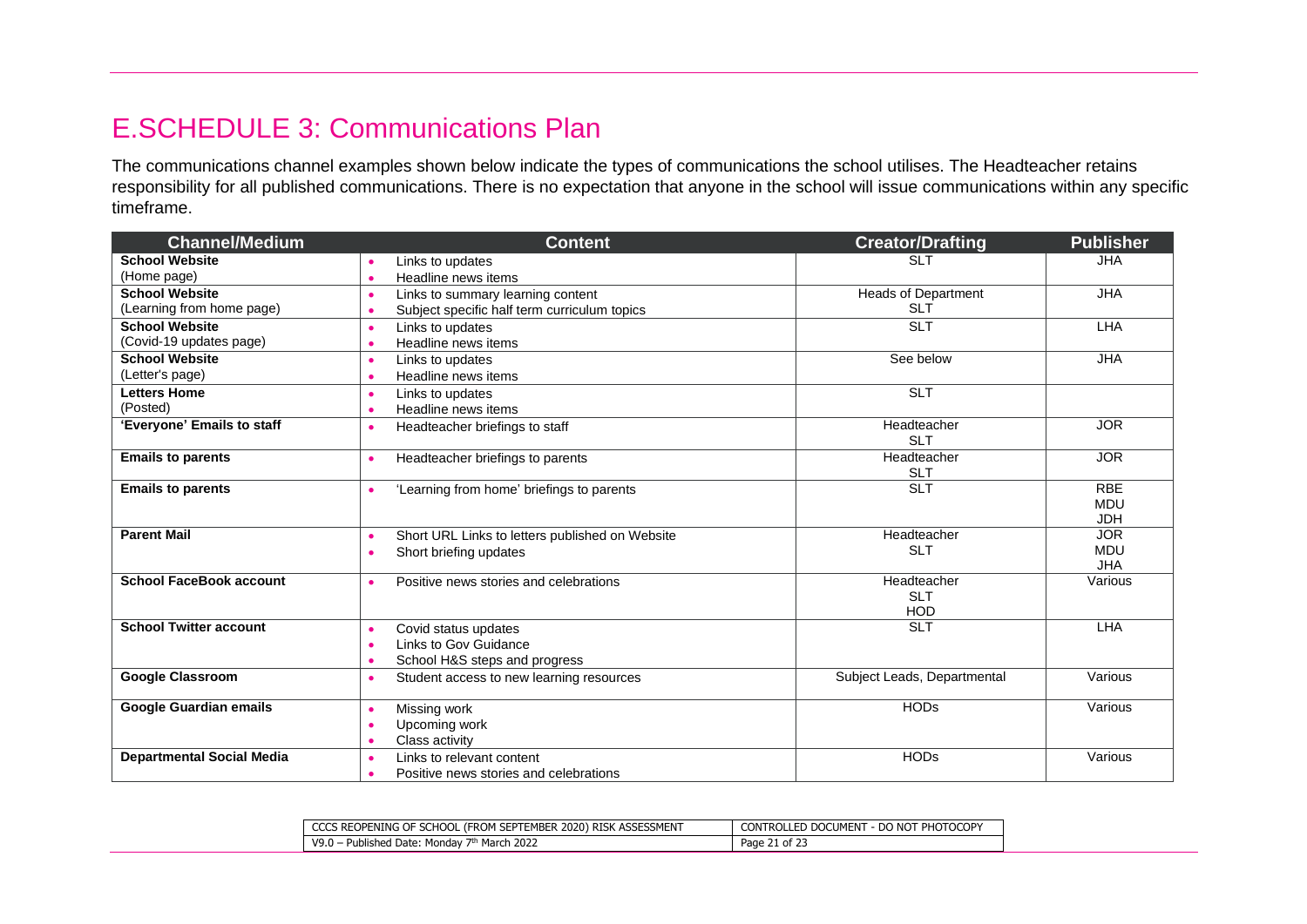# F.SCHEDULE 4: School Ethnicity

• Please refer to the publishe[d Public Sector Equality Duty](https://www.cooperscoborn.org.uk/wp-content/uploads/2020/03/Public-Sector-Equality-Duty_2020_draft.pdf) document on the school website.

| G OF SCHOOL (FROM SEPTEMBER 2020) RISK ASSESSMENT                  | : - DO NOT PHOTOCOPY |
|--------------------------------------------------------------------|----------------------|
| REOPENING (                                                        | CONTROLLED DOCUMENT  |
| 2022<br>$V9.0 -$<br>Published Date:<br>Mondav<br>March<br><b>7</b> | Page<br>2 of .       |